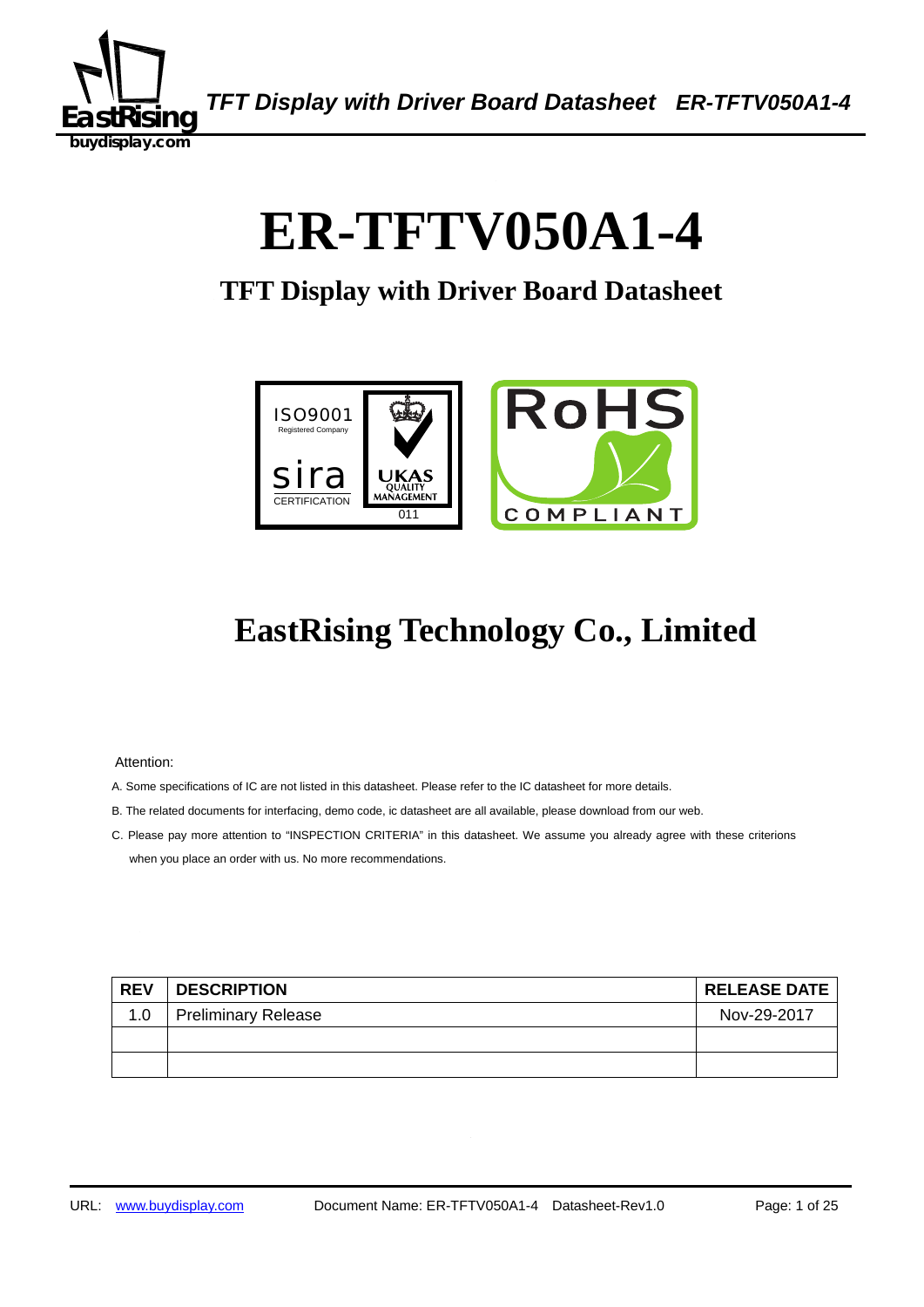

## **CONTENTS**

|  | 04                                     |
|--|----------------------------------------|
|  | 04<br>04                               |
|  | 05                                     |
|  | 05<br>05<br>05<br>05                   |
|  | 06                                     |
|  | 07<br>08                               |
|  | 09                                     |
|  | 09<br>10<br>10<br>11<br>12<br>12<br>12 |
|  | 13                                     |
|  | 13<br>13<br>13<br>14<br>16<br>17       |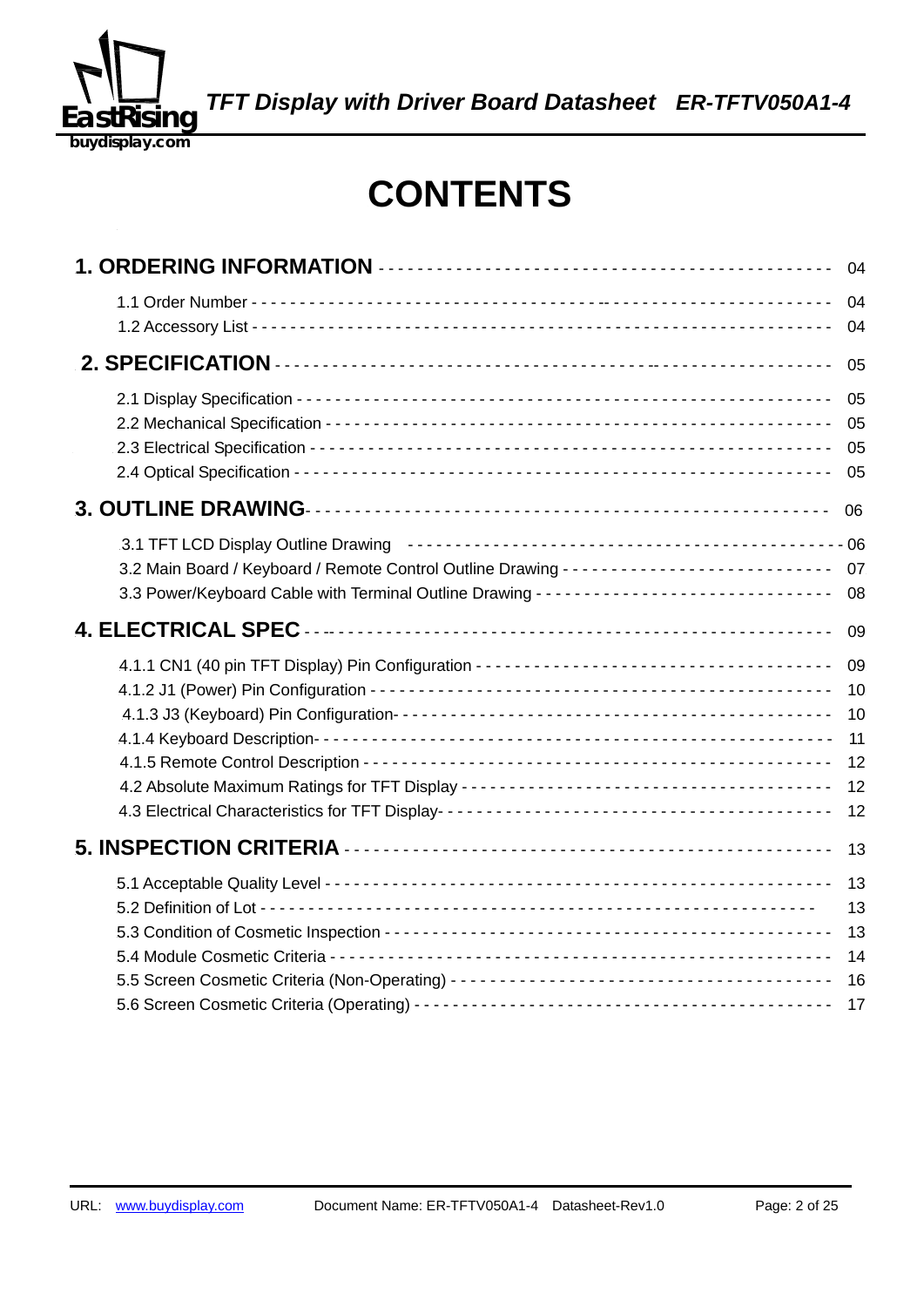

|                                                                                          | 19 |
|------------------------------------------------------------------------------------------|----|
|                                                                                          | 19 |
|                                                                                          | 20 |
|                                                                                          | 20 |
|                                                                                          | 20 |
|                                                                                          | 20 |
|                                                                                          | 20 |
|                                                                                          | 21 |
|                                                                                          | 21 |
|                                                                                          | 21 |
|                                                                                          | 22 |
|                                                                                          | 22 |
|                                                                                          | 22 |
|                                                                                          | 23 |
|                                                                                          | 23 |
|                                                                                          | 23 |
|                                                                                          | 24 |
|                                                                                          | 24 |
|                                                                                          | 24 |
|                                                                                          | 25 |
| 8.4 Is Image Sticking Covered by EastRising RMA Warranty? --------------------------- 25 |    |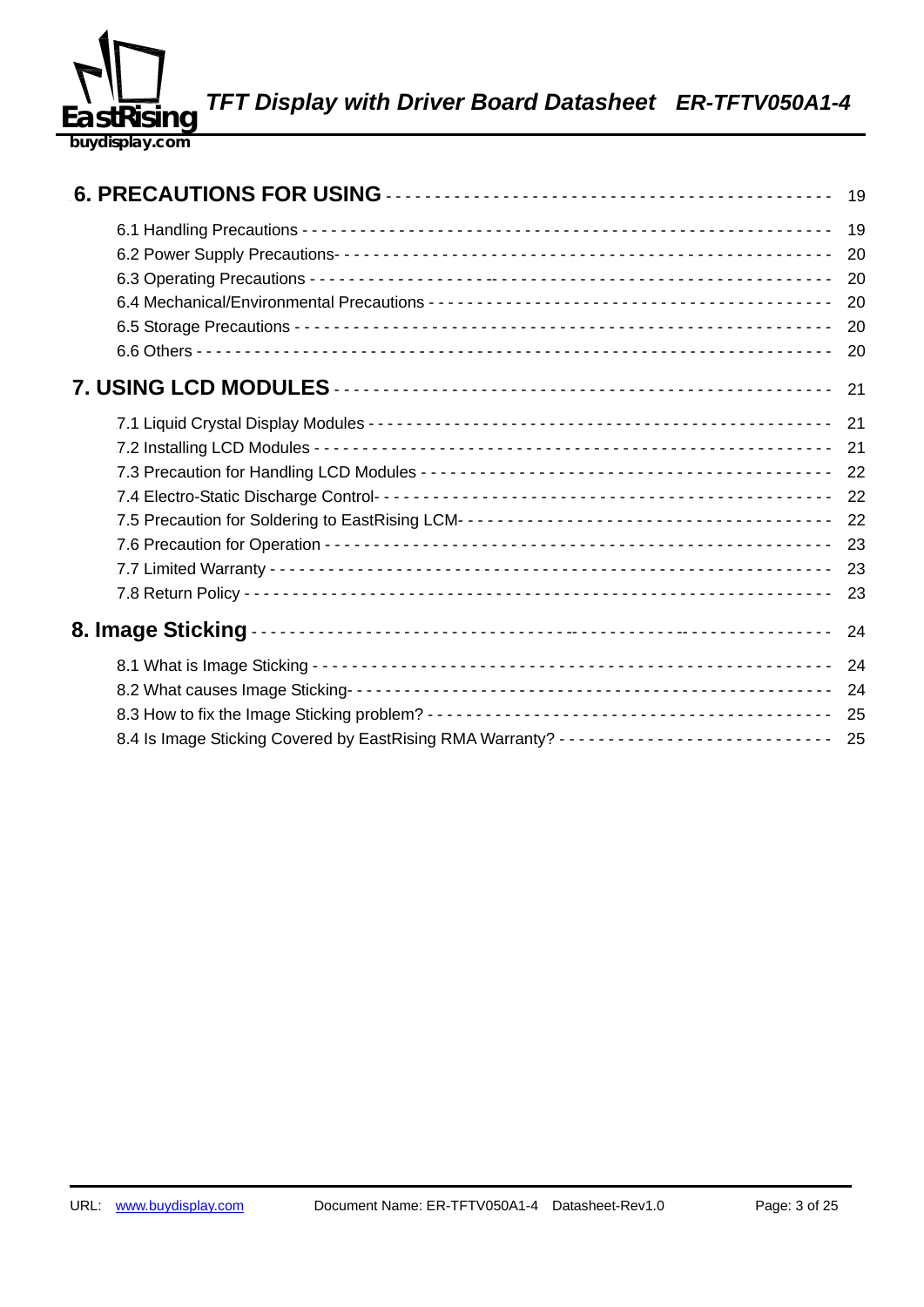

## **1. ORDERING INFORMATION**

#### 1.1 Order Number

| <b>Part Number</b><br>(Order Number) | <b>Description</b>                                                           |
|--------------------------------------|------------------------------------------------------------------------------|
| ER-TFTV050A1-4                       | 5" Display 800x480 Dots with HDMI Board, Keyboard Cable with Terminal, Power |
|                                      | Cable with Terminal and 50pins to 40pins Adaptor Board.                      |

#### 1.2 Optional Accessory List

| <b>Accessory Name</b>                    | Quantity | <b>Position</b> |
|------------------------------------------|----------|-----------------|
| 5 inch 4-wire Resistive Touch Panel      | 1 piece  | N/A             |
| USB Port 4-Wire Touch Panel Driver Board | 1 piece  | N/A             |
| Remote Control (Optional)                | 1 piece  | N/A             |

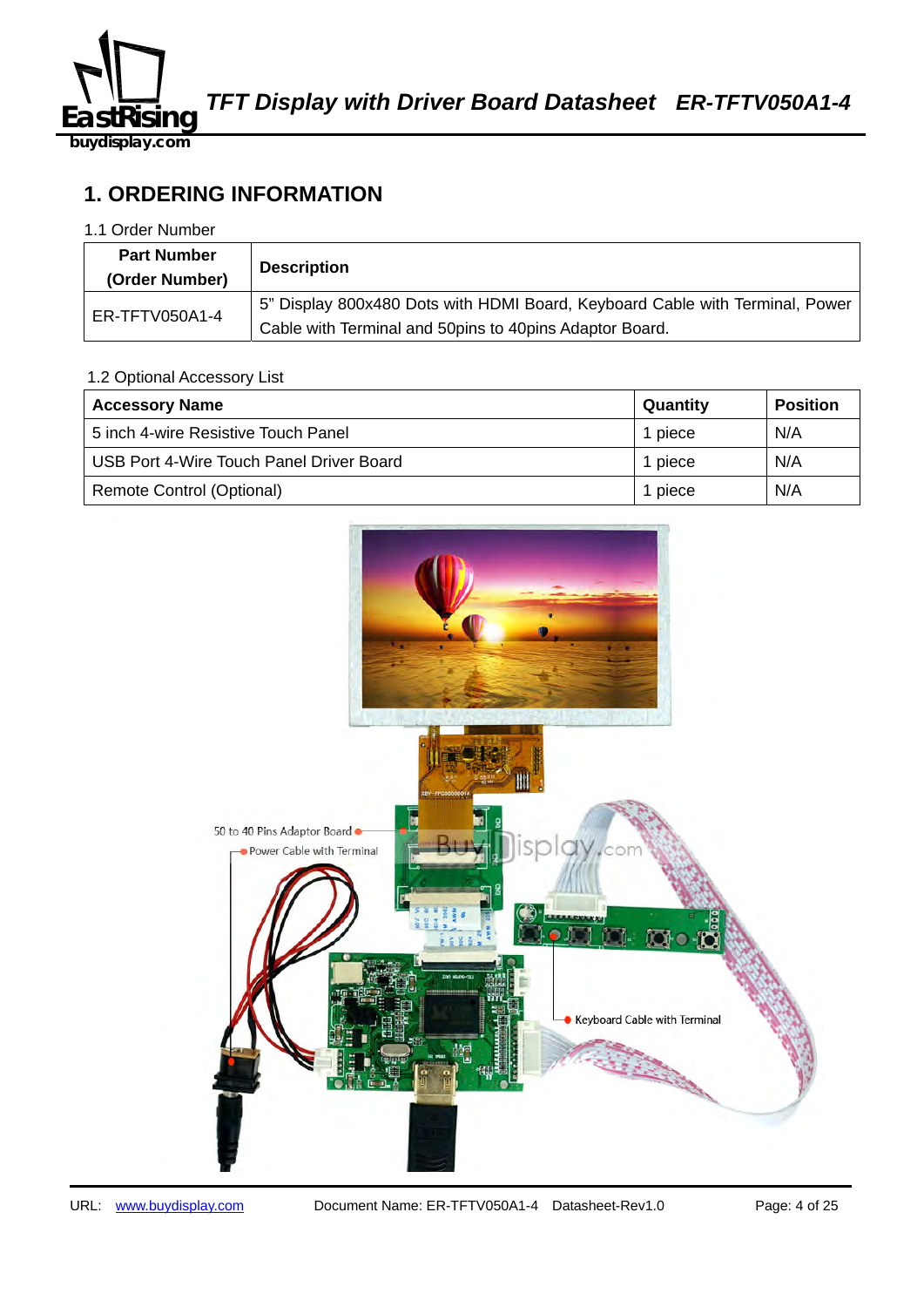

**buydisplay.com**

## **2. SPECIFICATION**

#### 2.1 Display Specification

| <b>ITEM</b>                  | <b>STANDARD VALUE</b>                                  | <b>UNIT</b> |
|------------------------------|--------------------------------------------------------|-------------|
| <b>Display Format</b>        | 800 (RGB) x 480 Dots                                   |             |
| <b>Display Connector</b>     | <b>FPC</b>                                             |             |
| <b>FPC Connector</b>         | 40 Pin, 0.5mm Pitch, SMD Horizontal Type Top contact   |             |
| <b>Operating Temperature</b> | $-20 - +70$                                            | °C          |
| Storage Temperature          | $-30 - +80$                                            | °C          |
| <b>Touch Panel Optional</b>  | Yes                                                    |             |
| <b>Sunlight Readable</b>     | No.                                                    |             |
| Application                  | Portable Product/Industrial Device/Hand-held/Security, |             |
|                              | Instrument Display/Office Electronics                  |             |

#### 2.2 Mechanical Specification

| <b>ITEM</b>                       | <b>STANDARD VALUE</b>      | <b>UNIT</b> |
|-----------------------------------|----------------------------|-------------|
| Diagonal Size                     | 5                          | inch        |
| Outline Dimension for TFT Display | 120.90(W)x75.95(H)x2.9(T)  | mm          |
| <b>Active Area</b>                | 108.0(W)x64.8(H)           | mm          |
| <b>Pixel Size</b>                 | $0.135(W) \times 0.135(H)$ | mm          |
| <b>Gross Weight</b>               | 205                        | g           |

#### 2.3 Electrical Specification

| <b>ITEM</b>         | <b>STANDARD VALUE</b> | <b>UNIT</b> |
|---------------------|-----------------------|-------------|
| <b>IC Package</b>   | <b>COG</b>            | $- -$       |
| Driver              | <b>OTA7001A</b>       | --          |
| Interface           | <b>HDMI</b>           | --          |
| Response Time (Typ) | 12                    | ms          |

#### 2.4 Optical Specification

| <b>ITEM</b>          | <b>STANDARD VALUE</b>             | UNIT  |
|----------------------|-----------------------------------|-------|
| LCD Type             | TFT-LCD / Transmissive / Positive |       |
| Viewing Angle Range  | Left:75, Right:75, Up:75, Down:60 | deg   |
| Colors               | 65K/262K/16.7M                    | --    |
| Contrast Ratio (Typ) | 500:1                             |       |
| Brightness (Typ)     | 500                               | cd/m2 |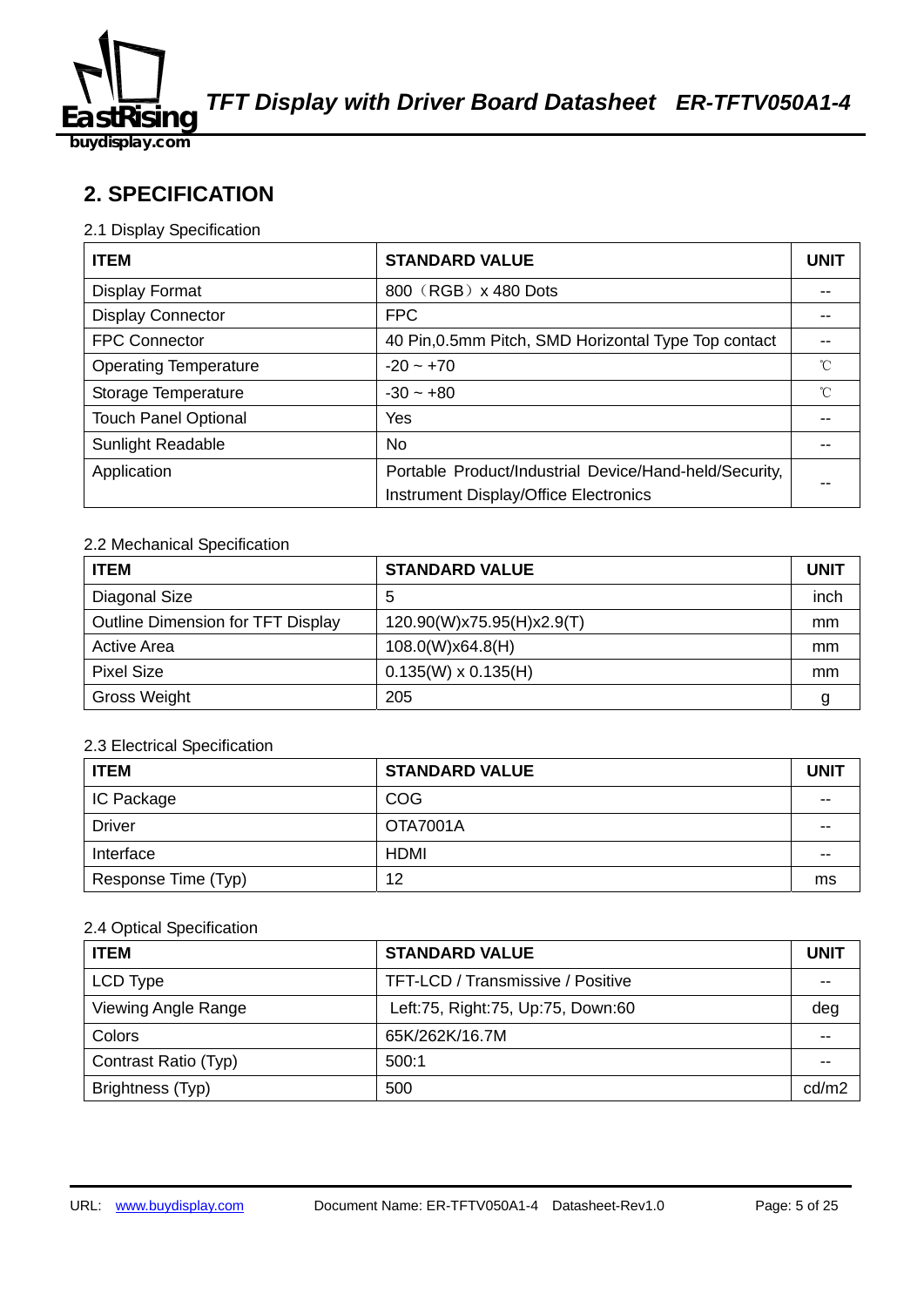

**buydisplay.com**

## **3. OUTLINE DRAWING**

3.1 TFT LCD Display Outline Drawing

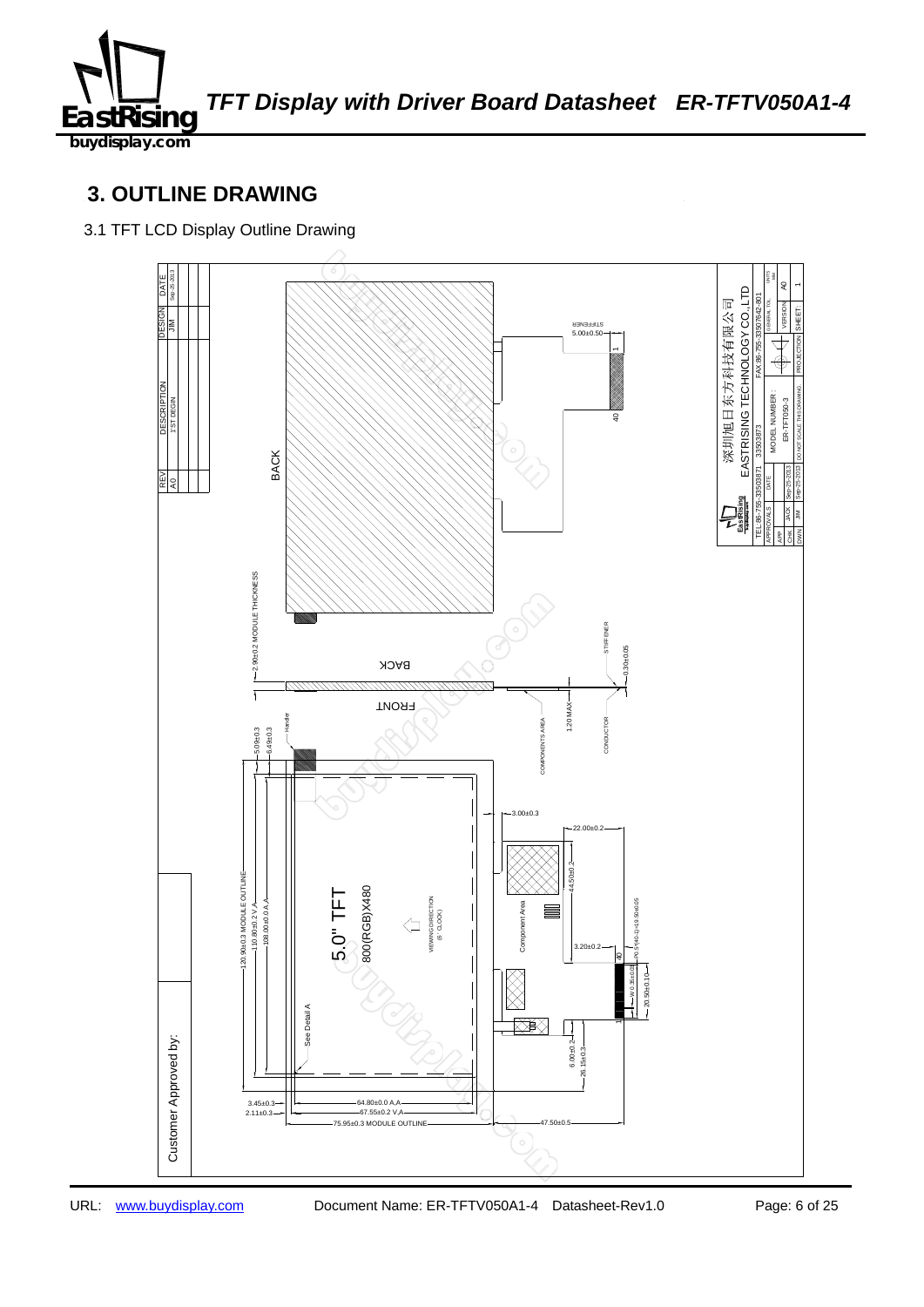

3.2 Main Board / Keyboard / Remote Control Outline Drawing

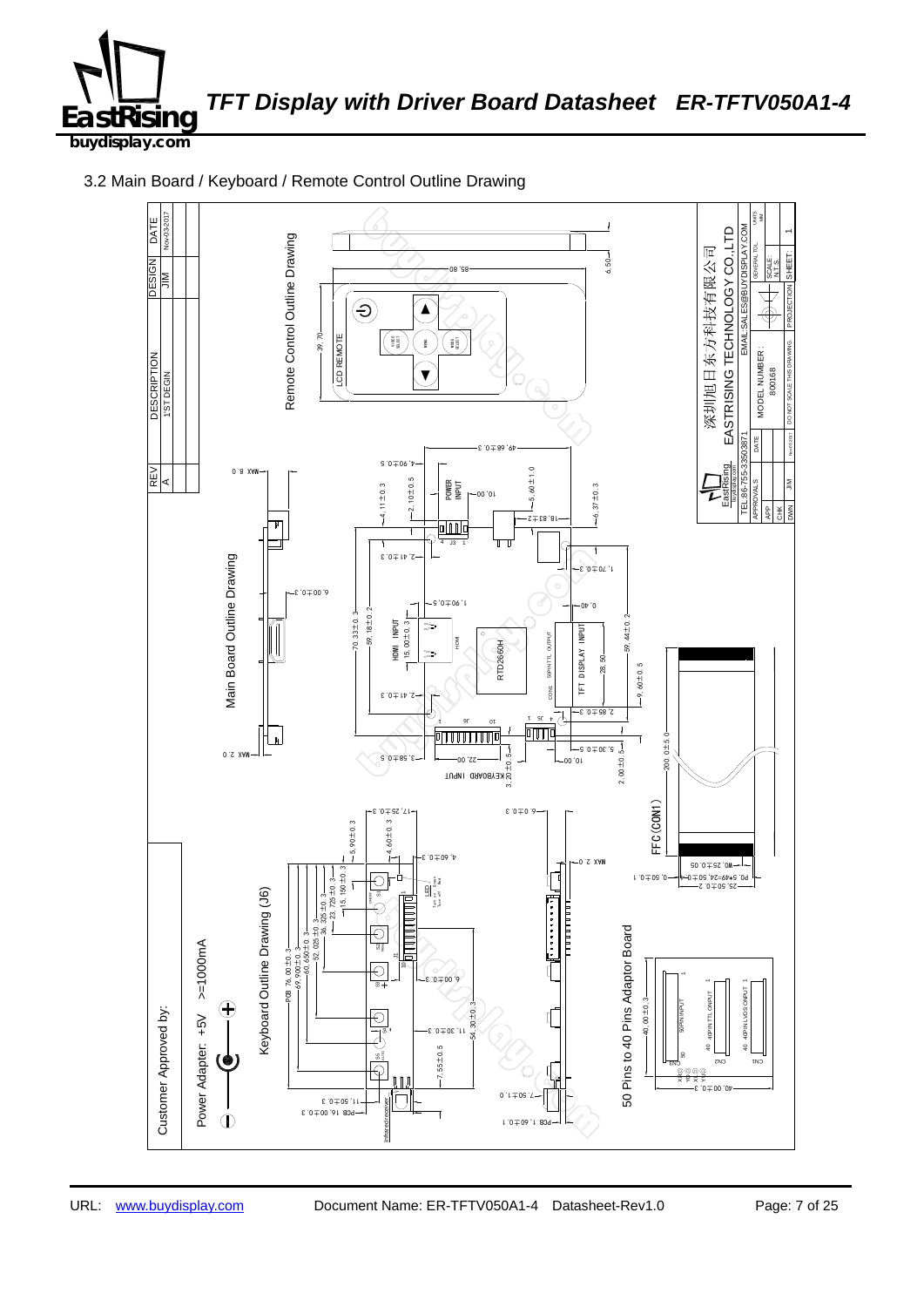

3.3 Power/Keyboard Cable with Terminal Outline Drawing

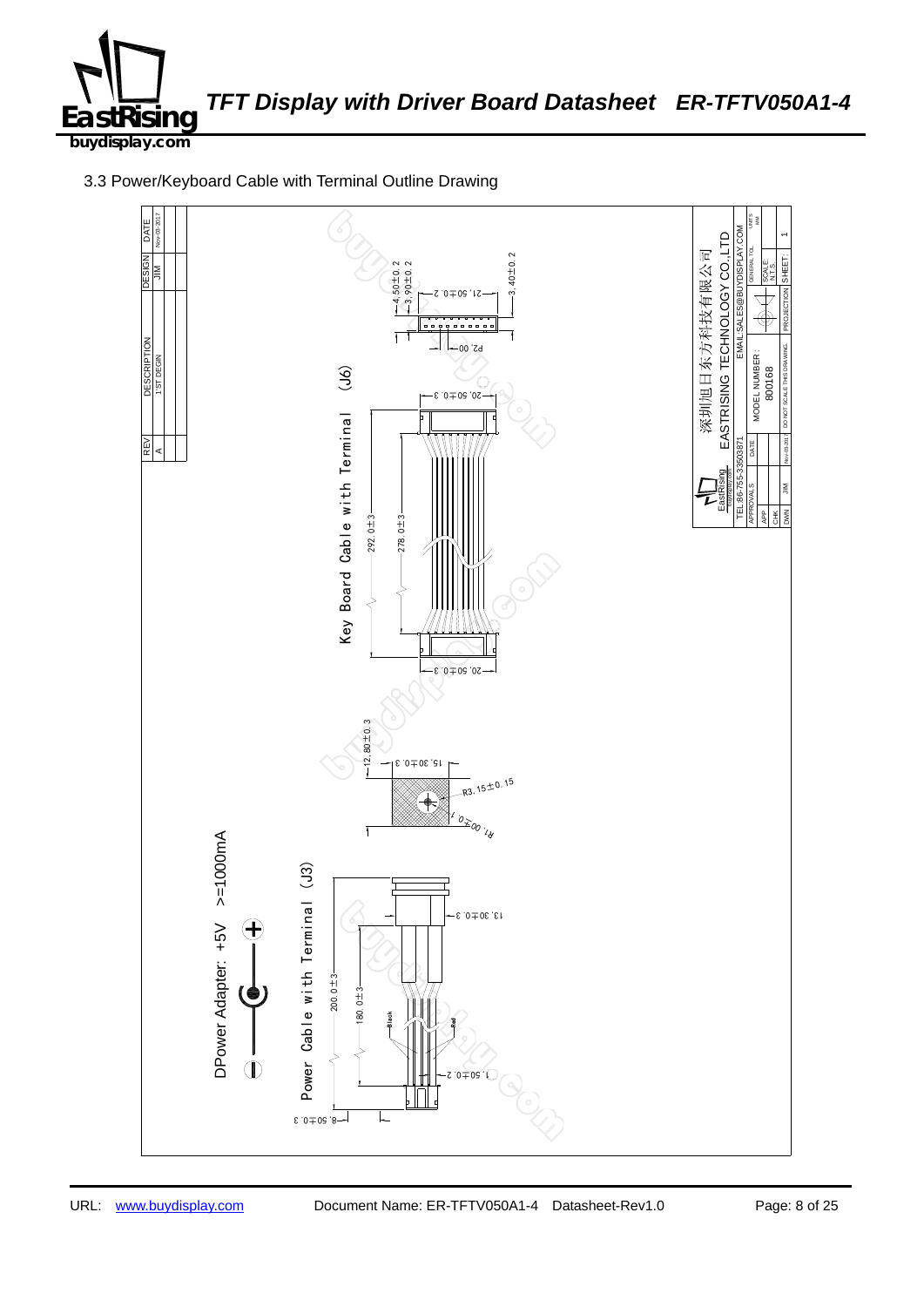

176B385240716 **4. ELECTRICAL SPEC** 

## 4.1 Pin Configuration

4.1.1 CON1 (40 pin TFT Display) Pin Configuration

| Pin No         | <b>Symbol</b> | <b>Description</b>                                            |
|----------------|---------------|---------------------------------------------------------------|
| 1              | <b>LEDK</b>   | <b>LED Cathode</b>                                            |
| $\overline{2}$ | <b>LEDA</b>   | <b>LED Anode</b>                                              |
| 3              | <b>GND</b>    | Ground                                                        |
| $\overline{4}$ | <b>VDD</b>    | Power supply(Digital +3.0V)                                   |
| $5 - 12$       | R0~R7         | <b>Red Data</b>                                               |
| $13 - 20$      | $G0 - G7$     | <b>Green Data</b>                                             |
| $21 - 28$      | B0~B7         | <b>Blue Data</b>                                              |
| 29             | <b>GND</b>    | Ground                                                        |
| 30             | <b>CLK</b>    | Clock                                                         |
| 31             | <b>DISP</b>   | Display on/off                                                |
| 32             | <b>HSYNC</b>  | Horizontal sync input in RGB mode. (Short to GND if not used) |
| 33             | <b>VSYNC</b>  | Vertical sync input in RGB mode. (Short to GND if not used)   |
| 34             | <b>DEN</b>    | Data Enable                                                   |
| 35             | <b>NC</b>     | Not Connection                                                |
| 36             | <b>GND</b>    | Ground                                                        |
| 37             | <b>XR</b>     | X_Right                                                       |
| 38             | <b>YD</b>     | Y_Bottom                                                      |
| 39             | <b>XL</b>     | X_Left                                                        |
| 40             | YU            | Y_Up                                                          |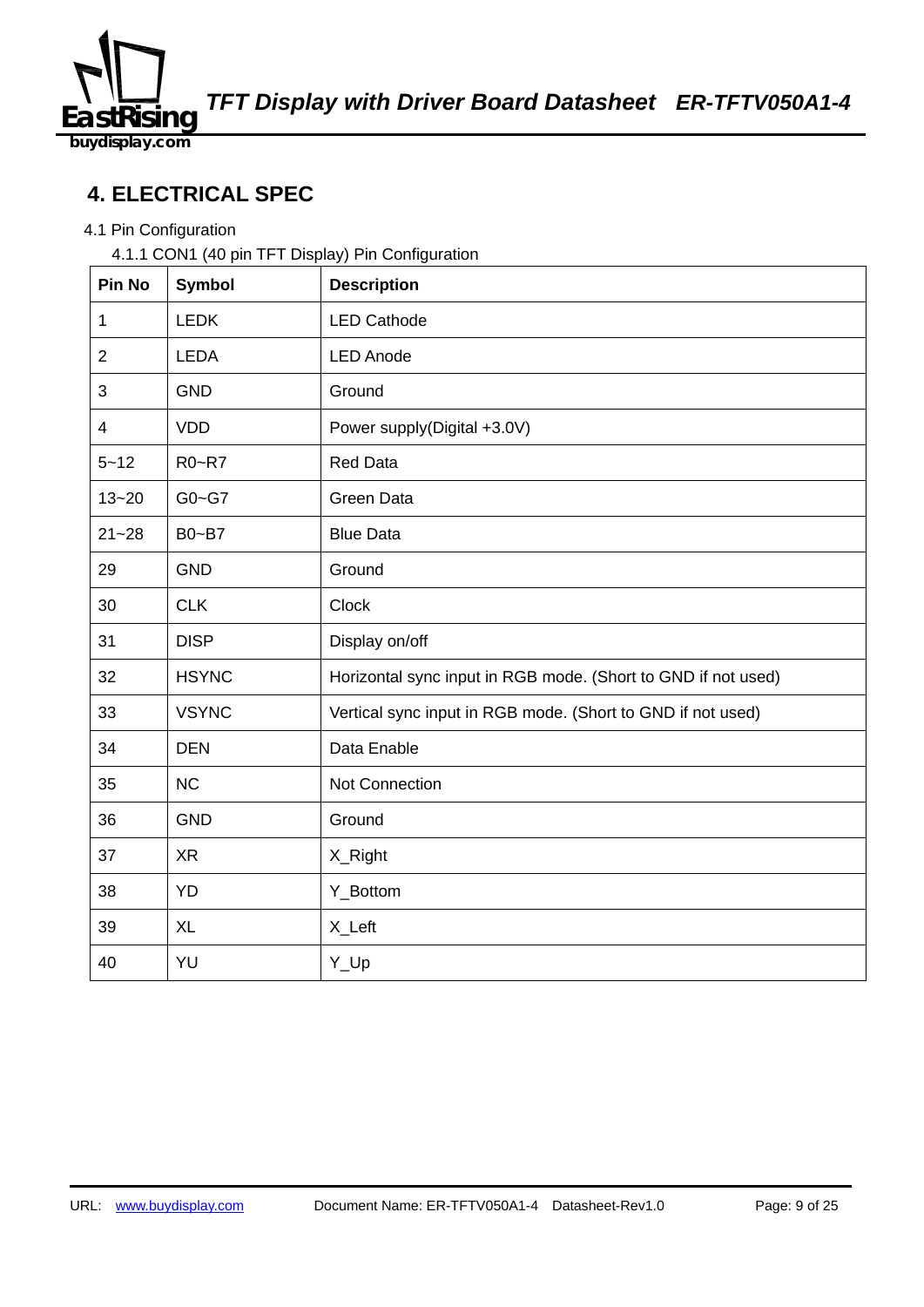

**buydisplay.com**

#### 4.1.2 J3 (Power) Pin Configuration

| <b>Pin No</b> | Symbol     | <b>Description</b>                                                                                                                                       |
|---------------|------------|----------------------------------------------------------------------------------------------------------------------------------------------------------|
|               | $+5V$      | Power Supply (Suggested power adaptor should be 5V/1000mA in output<br>and center pin for positive voltage and the outer shield for negative<br>voltage) |
| 2             | $+5V$      | Power Supply (Suggested power adaptor should be 5V/1000mA in output<br>and center pin for positive voltage and the outer shield for negative<br>voltage) |
| 3             | <b>GND</b> | Ground                                                                                                                                                   |
| 4             | <b>GND</b> | Ground                                                                                                                                                   |

#### 4.1.3 J6 (Keyboard) Pin Configuration

| Pin No         | <b>Symbol</b>  | <b>Description</b>                 |
|----------------|----------------|------------------------------------|
| 1              | <b>VCC</b>     | <b>Keyboard Power</b>              |
| $\overline{2}$ | <b>GND</b>     | Ground                             |
| 3              | IR.            | <b>Infrared Receiver</b>           |
| $\overline{4}$ | K <sub>1</sub> | Power on/off (ON/OFF)              |
| 5              | K <sub>2</sub> | Menu (Menu)                        |
| 6              | K <sub>3</sub> | Volume Increase (+)                |
| $\overline{7}$ | K4             | Volume Decrease (-)                |
| 8              | K <sub>5</sub> | AV / VGA Signal Select (AUTO)      |
| 9              | LED-R          | LED Indicator Light in Red Color   |
| 10             | LED-G          | LED Indicator Light in Green Color |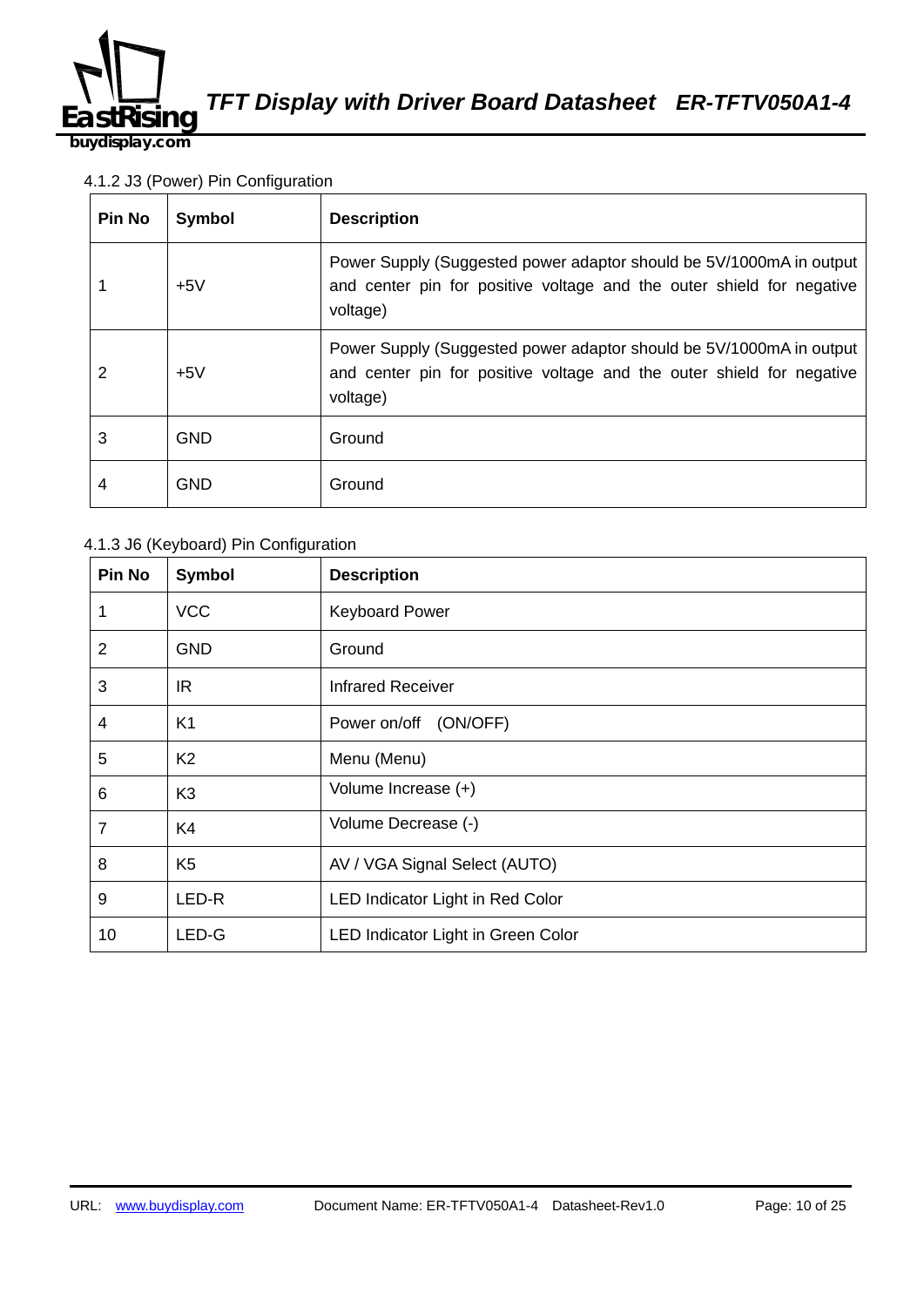

### **buydisplay.com**

- 4.1.4 Keyboard Description
- **<POWER>** :On means power on, Off means power off.

#### **<MENU>**

#### **1:Color**

Brightness: Adjust the photo brightness.

Contrast: Adjust the photo contrast.

Hue: Adjust the photo hue.

Saturation: Adjust the photo saturation.

Color temp: Adjust the color temp

Exit: Exit the current menu

#### **2:OSD**

Language: Select the language

H Position: Set menu horizontal position

V Position: Set menu vertical position

OSD Timeout: Set menu timeout

Transparent: Set menu transparent

Exit: Exit the current menu

#### **3:Function**

Reset: Restore the default Settings.

Display ratio: Select panel display ratio in 16:9 or 4:3

Sleep: Select the turn off times.

Auto configuration: Auto adjust image.

Blue Screen: No signal blue screen function on/off

Sharpness: Set the sharpness

Mode: No use.

Power saving: No use.

Burning: Set no signal do not shut down the backlight

Exit: Exit the current menu

**4:Exit:** Exit the menu

**<++>**:Press **<+>** button to move the cursor from up to down on the OSD Menu, or reduce the parameters value from small to large

**<-->**:Press **<->** button to move the cursor from down to up on the OSD Menu, or reduce the parameters value from large to small.

**<SOURCE>**:No use.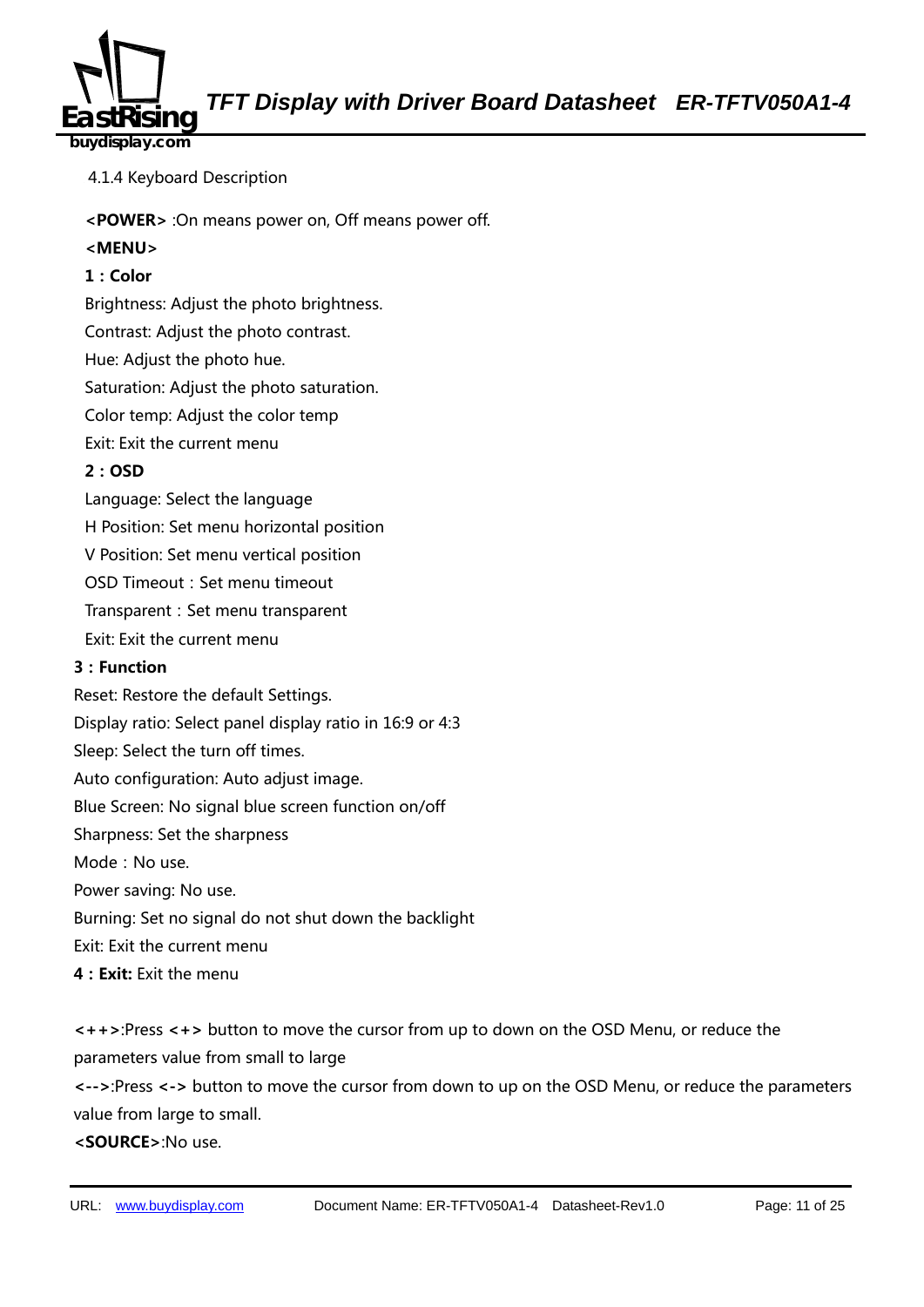

#### 4.1.5 Remote Control Description

The remote control includes five buttons, they' re **Menu, +,-** and Power (ON/OFF) The function is the same with Keyboard. Mode Select button is invalid.

#### 4.2 Absolute Maximum Ratings for TFT Display

| <b>ITEM</b>           | <b>SYMBOL</b> | MIN.           | TYP. | MAX.       | UNIT      |
|-----------------------|---------------|----------------|------|------------|-----------|
| Power Supply Voltage  | VCI           | 3.0            |      | $+3.6$     |           |
| operating temperature | Top           | $-20$          |      | $+70$      | $\sim$    |
| storage temperature   | TST           | -30            |      | $+80$      | $\sim$    |
| Humidity              | RH            | $\blacksquare$ |      | 90%(Max60° | <b>RH</b> |

#### 4.3 Electrical Characteristics for TFT Display

| <b>ITEM</b>                      | <b>SYMBOL</b> | MIN.      | TYP. | MAX.         | UNIT |
|----------------------------------|---------------|-----------|------|--------------|------|
| Power supply voltage             | <b>VCC</b>    | 2.7       | 3.3  | 3.5          |      |
| Input voltage'H'level            | <b>VIH</b>    | 0.8*IOVCC |      | <b>IOVCC</b> |      |
| Input voltage'L'level            | VIL           | $-0.3$    |      | 0.2IOVCC     |      |
| <b>Backlight Forward Voltage</b> | <b>VLED</b>   |           | 19.2 |              |      |
| <b>Backlight Current</b>         | <b>ILED</b>   |           | 40   |              | mA   |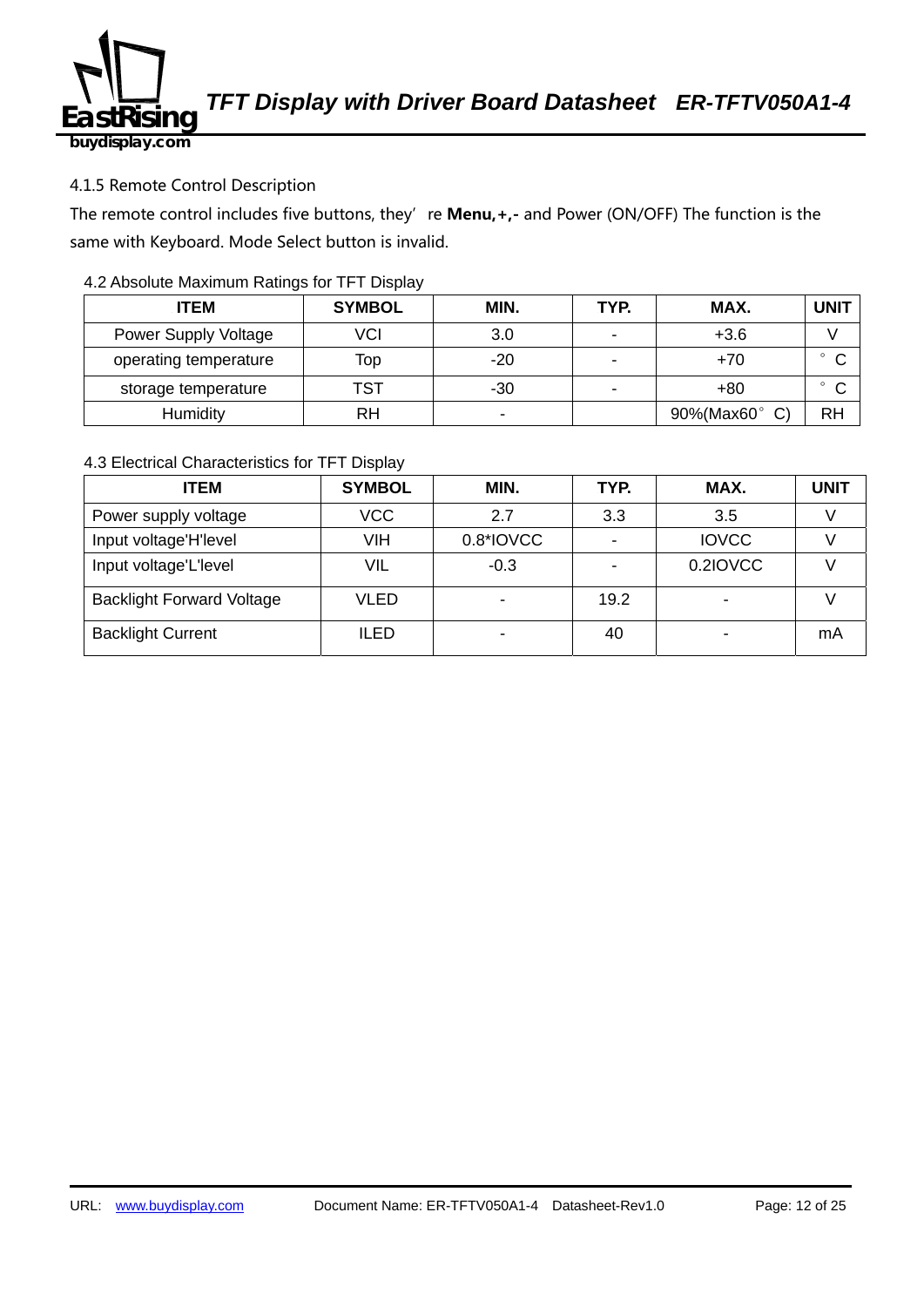

### **5. INSPECTION CRITERIA**

5.1 Acceptable Quality Level

Each lot should satisfy the quality level defined as follows

| <b>PARTITION</b> | <b>AQL</b> | <b>DEFINITION</b>                                                  |
|------------------|------------|--------------------------------------------------------------------|
| A. Major         | $0.4\%$    | Functional defective as product                                    |
| B. Minor         | .5%        | Satisfy all functions as product but not satisfy cosmetic standard |

5.2 Definition of Lot

One lot means the delivery quantity to customer at one time.

- 5.3 Condition of Cosmetic Inspection
- ◆ INSPECTION AND TEST
	- -FUNCTION TEST -APPEARANCE INSPECTION -PACKING SPECIFICTION
- ◆ INSPECTION CONDITION
	- Put under the lamp (20W) at a distance 100mm from
	- Tilt upright 45 degree by the front (back) to inspect LCD appearance.
- ◆ AQL INSPECTION LEVEL
	- SAMPLING METHOD: MIL-STD-105D
	- SAMPLING PLAN: SINGLE
	- MAJOR DEFECT: 0.4% (MAJOR)
	- MINOR DEFECT: 1.5% (MINOR)
	- GENERAL LEVEL: II/NORMAL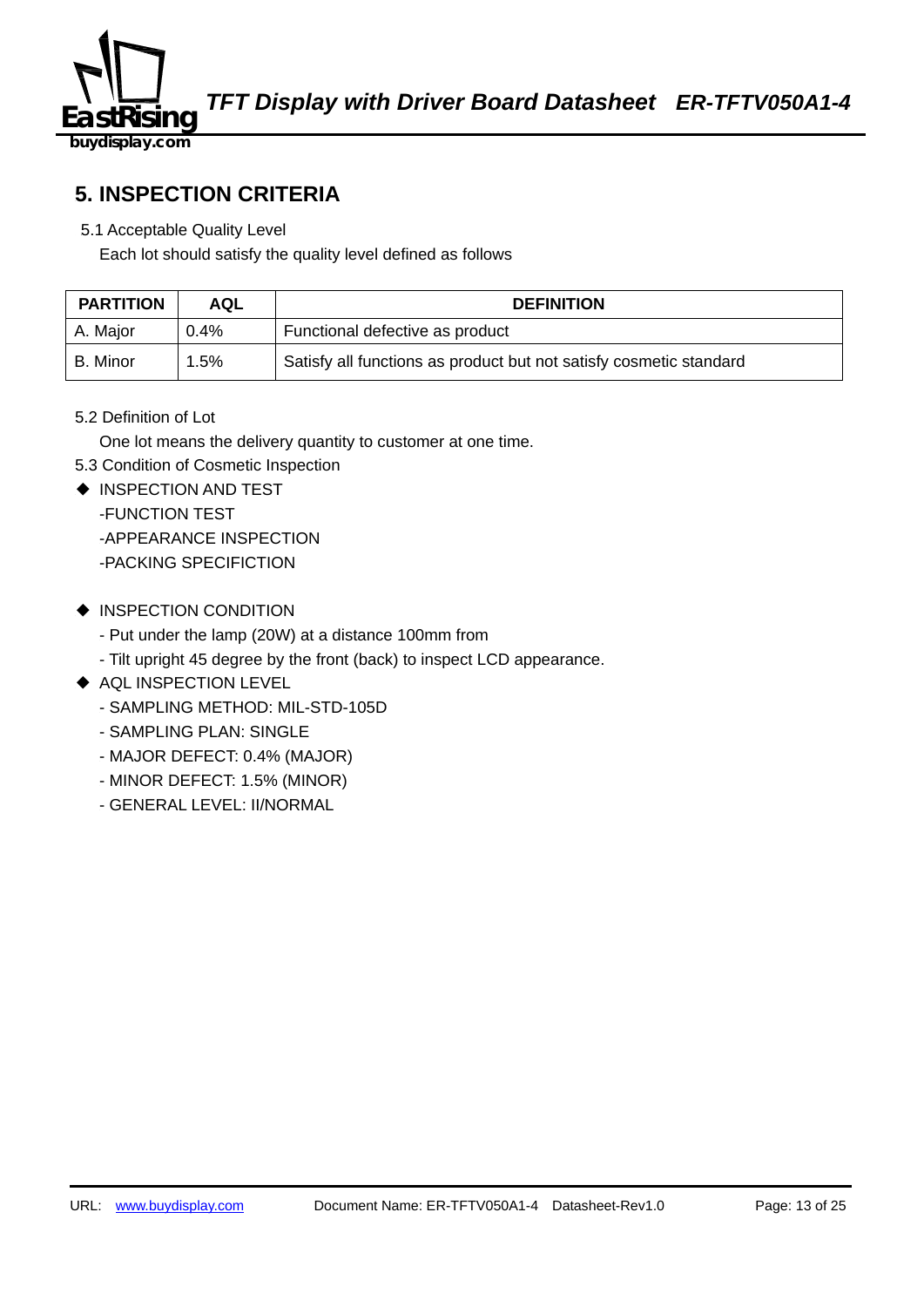

**buydisplay.com**

#### 5.4 Module Cosmetic Criteria

| NO.            | Item                     | <b>Judgment Criterion</b>                                                                                                                                                                                             |       |
|----------------|--------------------------|-----------------------------------------------------------------------------------------------------------------------------------------------------------------------------------------------------------------------|-------|
| $\mathbf{1}$   | Difference in Spec.      | None allowed                                                                                                                                                                                                          | Major |
| $\overline{2}$ | Pattern Peeling          | No substrate pattern peeling and floating                                                                                                                                                                             |       |
| 3              | Soldering defects        | No soldering missing                                                                                                                                                                                                  |       |
|                |                          | No soldering bridge                                                                                                                                                                                                   | Major |
|                |                          | No cold soldering                                                                                                                                                                                                     | Minor |
| 4              | Resist flaw on substrate | Invisible copper foil( $\mathfrak{C}$ 0.5mm or more) on substrate pattern                                                                                                                                             | Minor |
| 5              | Accretion of metallic    | No soldering dust                                                                                                                                                                                                     | Minor |
|                | Foreign matter           | No accretion of metallic foreign matters (Not exceed $\mathcal{C}$ 0.2mm)                                                                                                                                             |       |
| 6              | Stain                    | No stain to spoil cosmetic badly                                                                                                                                                                                      | Minor |
| $\overline{7}$ | Plate discoloring        | No plate fading, rusting and discoloring                                                                                                                                                                              | Minor |
| 8              | Solder amount            | a. Soldering side of PCB                                                                                                                                                                                              | Minor |
|                | 1. Lead parts            | Solder to form a'Filet'<br>all around the lead.<br>Solder should not hide the<br>lead form perfectly.(too much)<br>b.Components side<br>(In case of 'Through Hole PCB')<br>Solder to reach the Components side of PCB |       |
|                | 2. Flat packages         | Either 'toe'(A) or 'heal' (B) of<br>the lead to be covered by 'Filet'<br>B<br>Lead form to be assume over<br>Solder.                                                                                                  | Minor |
|                | 3.Chips                  | $(3/2)$ H ≥ h ≥ $(1/2)$ H<br>Н<br>h                                                                                                                                                                                   | Minor |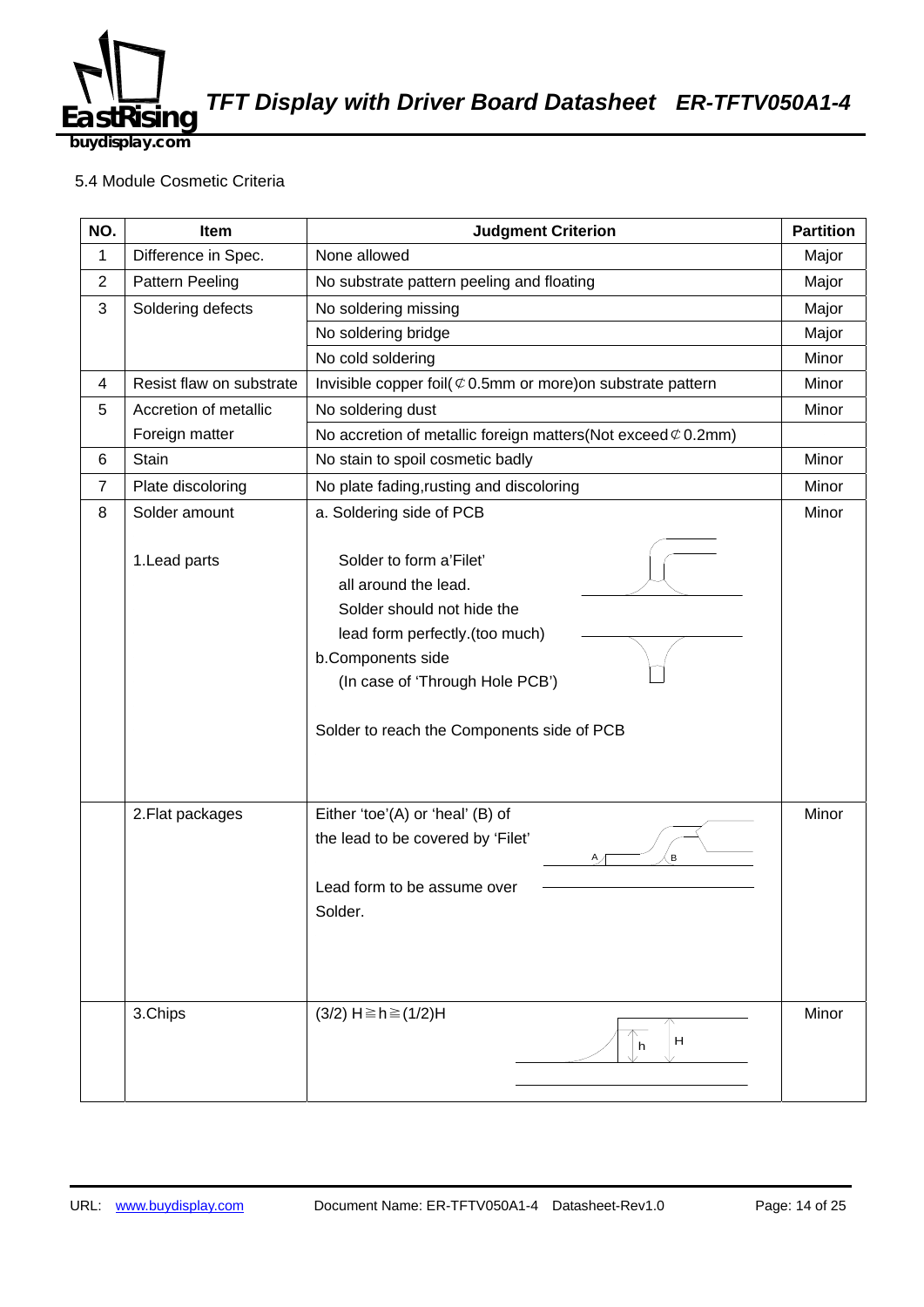

**buydisplay.com**

| 9  | Backlight defects | 1. Light fails or flickers. (Major)                                |       |
|----|-------------------|--------------------------------------------------------------------|-------|
|    |                   | 2. Color and luminance do not correspond to specifications.        |       |
|    |                   | (Major)                                                            |       |
|    |                   | 3. Exceeds standards for display's blemishes, foreign matter,      |       |
|    |                   | dark lines or scratches. (Minor)                                   |       |
| 10 | PCB defects       | Oxidation or contamination on connectors.*                         |       |
|    |                   | 2. Wrong parts, missing parts, or parts not in specification.*     |       |
|    |                   | 3. Jumpers set incorrectly. (Minor)                                | See   |
|    |                   | 4. Solder(if any) on bezel, LED pad, zebra pad, or screw hole      |       |
|    |                   | pad is not smooth.(Minor)                                          |       |
|    |                   | *Minor if display functions correctly. Major if the display fails. |       |
| 11 | Soldering defects | 1. Unmelted solder paste.                                          | Minor |
|    |                   | 2. Cold solder joints, missing solder connections, or oxidation.*  |       |
|    |                   | 3. Solder bridges causing short circuits.*                         |       |
|    |                   | 4. Residue or solder balls.                                        |       |
|    |                   | 5. Solder flux is black or brown.                                  |       |
|    |                   | *Minor if display functions correctly. Major if the display fails. |       |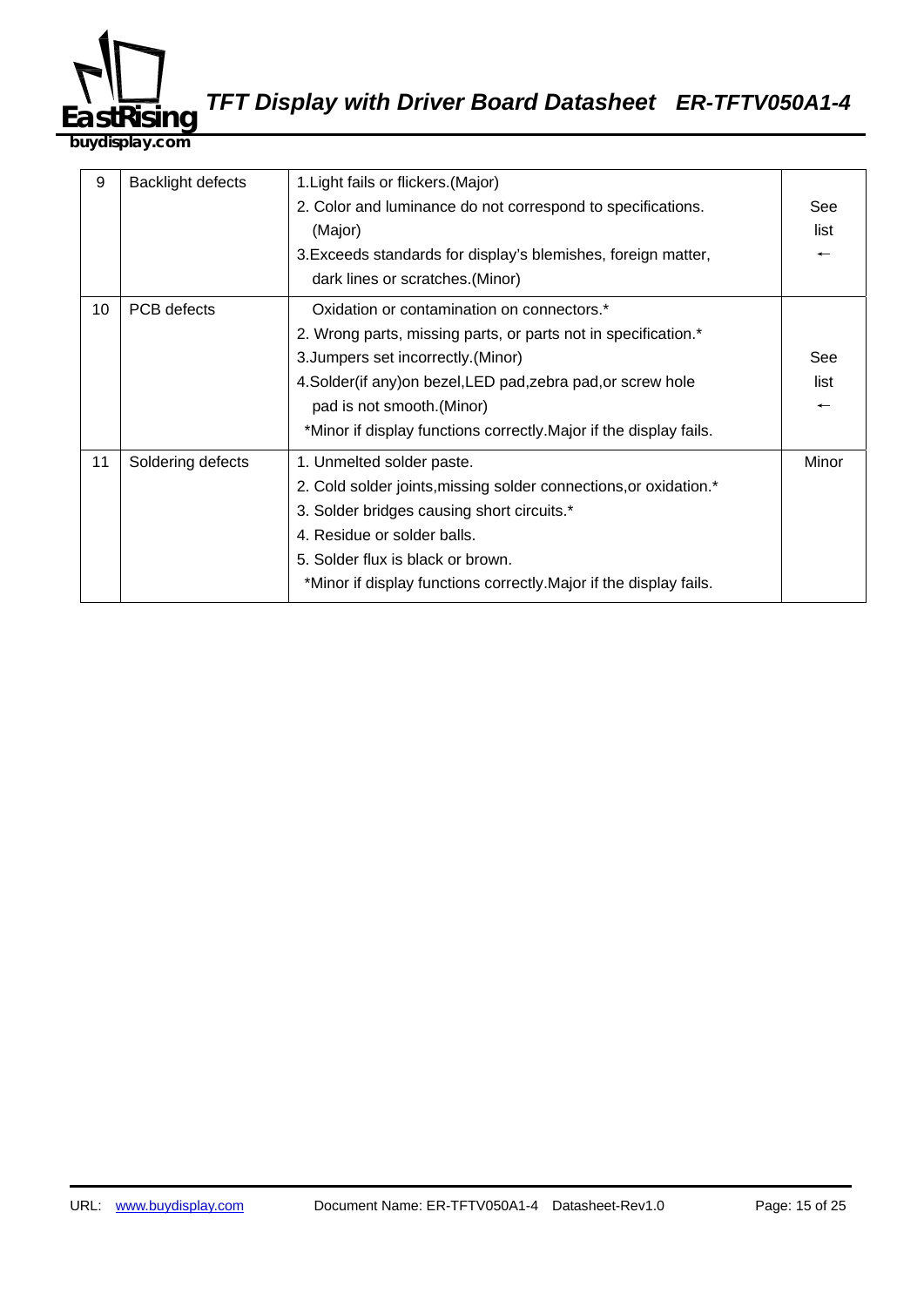

5.5 Screen Cosmetic Criteria (Non-Operating)

| No.            | <b>Defect</b>        | <b>Judgment Criterion</b>                                                    |                                                               | <b>Partition</b> |
|----------------|----------------------|------------------------------------------------------------------------------|---------------------------------------------------------------|------------------|
| 1              | <b>Spots</b>         |                                                                              | In accordance with Screen Cosmetic Criteria (Operating) No.1. |                  |
| $\overline{2}$ | Lines                | In accordance with Screen Cosmetic Criteria (Operation) No.2.                |                                                               | Minor            |
| 3              | in<br><b>Bubbles</b> |                                                                              |                                                               | Minor            |
|                | Polarizer            | Size: d mm                                                                   | Acceptable Qty in active area                                 |                  |
|                |                      | $d \le 0.3$                                                                  | Disregard                                                     |                  |
|                |                      | $0.3 < d \le 1.0$                                                            | 3                                                             |                  |
|                |                      | 1.0 <d <math="">\leq 1.5</d>                                                 |                                                               |                  |
|                |                      | 1.5< d                                                                       | O                                                             |                  |
|                |                      |                                                                              |                                                               |                  |
|                |                      |                                                                              |                                                               |                  |
| $\overline{4}$ | Scratch              | In accordance with spots and lines operating cosmetic criteria, When the     |                                                               | Minor            |
|                |                      | light reflects on the panel surface, the scratches are not to be remarkable. |                                                               |                  |
| $\overline{5}$ | Allowable density    | Above defects should be separated more than 30mm each other.                 |                                                               | Minor            |
| 6              | Coloration           | Not to be noticeable coloration in the viewing area of the LCD panels.       |                                                               | Minor            |
|                |                      | Back-lit type should be judged with back-lit on state only.                  |                                                               |                  |
| 7              | Contamination        | Not to be noticeable.                                                        |                                                               | Minor            |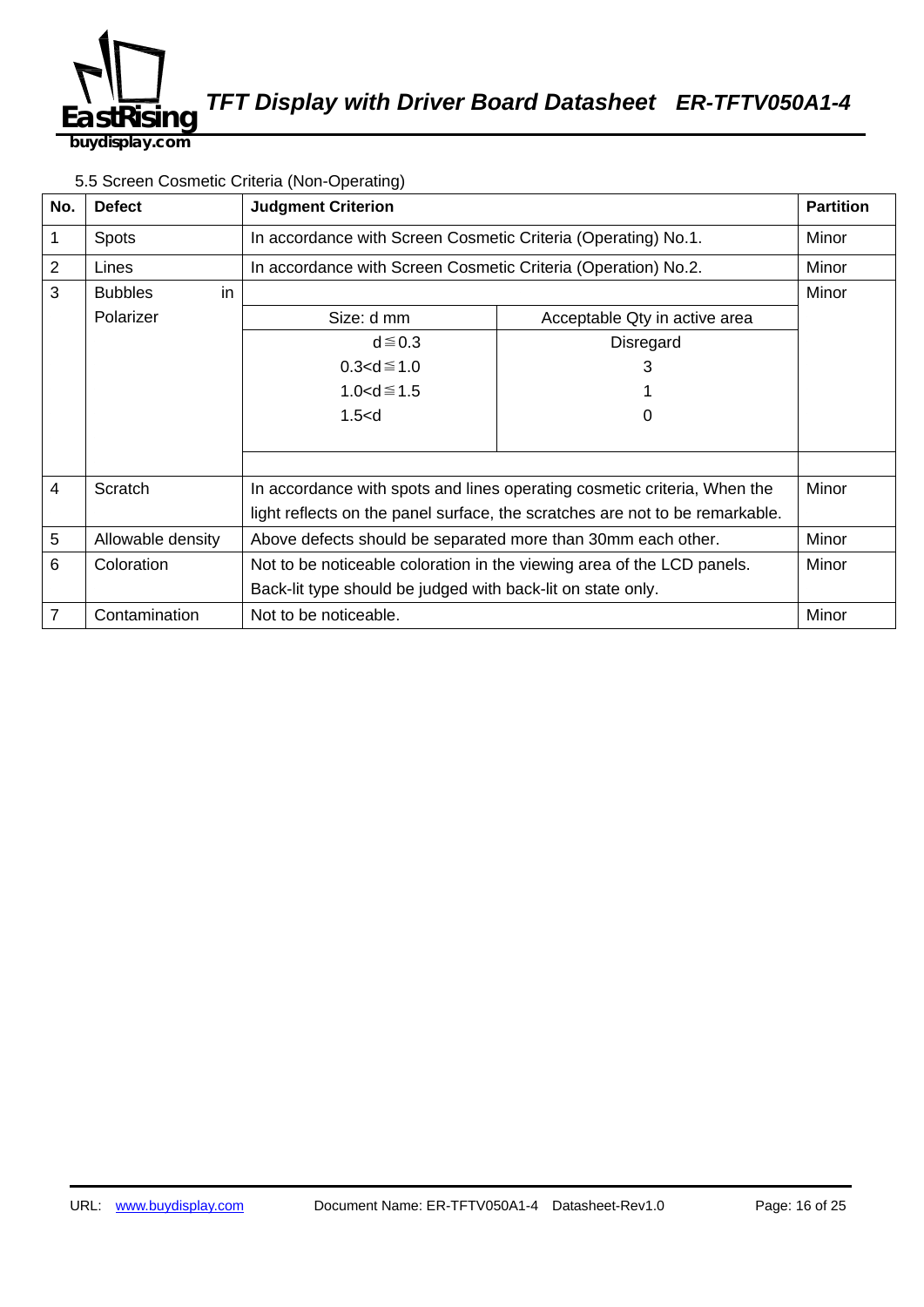

5.6 Screen Cosmetic Criteria (Operating)

| No.                                                 | <b>Defect</b> | <b>Judgment Criterion</b>                                                                                                                                                                                                                             |                                                                             |       |
|-----------------------------------------------------|---------------|-------------------------------------------------------------------------------------------------------------------------------------------------------------------------------------------------------------------------------------------------------|-----------------------------------------------------------------------------|-------|
| 1                                                   | Spots         | A) Clear                                                                                                                                                                                                                                              |                                                                             |       |
|                                                     |               | Size:d mm                                                                                                                                                                                                                                             | Acceptable Qty in active area                                               |       |
|                                                     |               | $d \leq 0.1$                                                                                                                                                                                                                                          | Disregard                                                                   |       |
|                                                     |               | $0.1 < d \le 0.2$                                                                                                                                                                                                                                     | 6                                                                           |       |
|                                                     |               | $0.2 < d \le 0.3$                                                                                                                                                                                                                                     | $\overline{2}$                                                              |       |
|                                                     |               | 0.3 < d                                                                                                                                                                                                                                               | 0                                                                           |       |
|                                                     |               |                                                                                                                                                                                                                                                       | Note: Including pin holes and defective dots which must be within one pixel |       |
|                                                     |               | Size.                                                                                                                                                                                                                                                 |                                                                             |       |
|                                                     |               | Unclear<br>B)                                                                                                                                                                                                                                         |                                                                             |       |
|                                                     |               | Size:d mm                                                                                                                                                                                                                                             | Acceptable Qty in active area                                               |       |
|                                                     |               | $d \leq 0.2$                                                                                                                                                                                                                                          | Disregard                                                                   |       |
|                                                     |               | $0.2 < d \le 0.5$                                                                                                                                                                                                                                     | 6                                                                           |       |
|                                                     |               | $0.5 < d \le 0.7$                                                                                                                                                                                                                                     | $\overline{2}$                                                              |       |
|                                                     |               | $0.7<$ d                                                                                                                                                                                                                                              | $\pmb{0}$                                                                   |       |
| $\overline{2}$                                      | Lines         | A)<br>Clear                                                                                                                                                                                                                                           |                                                                             | Minor |
|                                                     |               | (0)<br>$L$ 5.0<br>$\infty$<br>2.0<br>(6)<br>0.02<br>0.05<br>Note: () - Acceptable Qty in active area<br>L - Length (mm)<br>W -Width(mm)<br><sup>∞</sup> -Disregard<br>B) Unclear<br>L 10.0 $\vert$ $\vert$<br>$^{\circ}$<br>(6)<br>2.0<br>0.3<br>0.05 | See No.1<br>W<br>0.1<br>(0)<br>See No.1<br>- W<br>0.5                       |       |
| 'Clear' = The shade and size are not changed by Vo. |               |                                                                                                                                                                                                                                                       |                                                                             |       |
| 'Unclear' = The shade and size are changed by Vo.   |               |                                                                                                                                                                                                                                                       |                                                                             |       |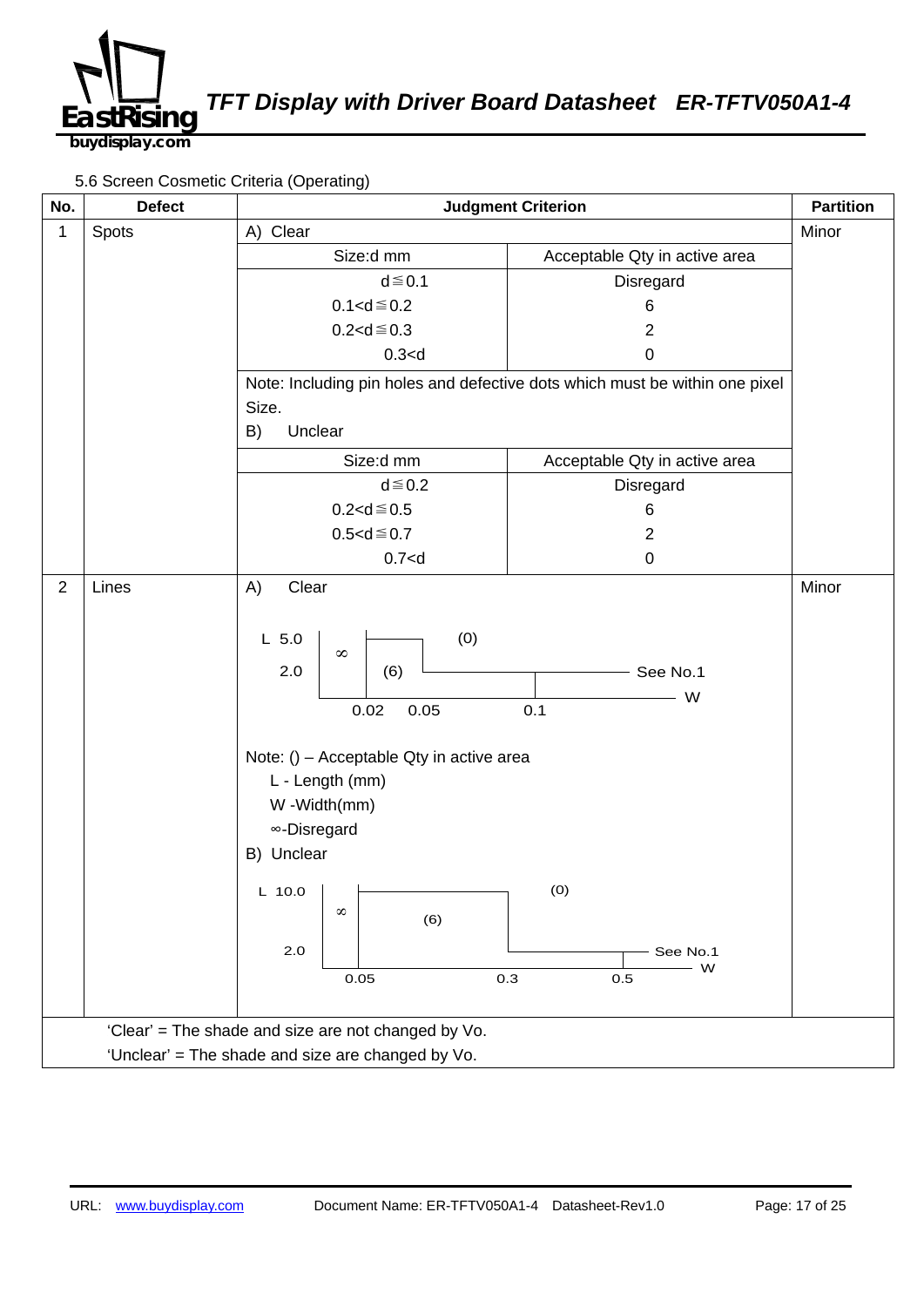

**buydisplay.com**

| No.                                           | <b>Defect</b>                                  | <b>Partition</b><br><b>Judgment Criterion</b>                                                                 |       |  |  |
|-----------------------------------------------|------------------------------------------------|---------------------------------------------------------------------------------------------------------------|-------|--|--|
| 3                                             | Rubbing line                                   | Not to be noticeable.                                                                                         |       |  |  |
| 4                                             | Allowable density                              | Above defects should be separated more than 10mm each other.                                                  | Minor |  |  |
| 5                                             | Rainbow                                        | Not to be noticeable.                                                                                         | Minor |  |  |
| 6                                             | Dot size                                       | To be 95%~105% of the dot size (Typ.) in drawing.                                                             | Minor |  |  |
|                                               |                                                | Partial defects of each dot (ex.pin-hole) should be treated as'spot'.                                         |       |  |  |
|                                               |                                                | (see Screen Cosmetic Criteria (Operating) No.1)                                                               |       |  |  |
| $\overline{7}$                                | <b>Brightness</b>                              | Brightness Uniformity must be BMAX/BMIN ≤ 2                                                                   | Minor |  |  |
|                                               | (only back-lit                                 | - BMAX : Max value by measure in 5 points                                                                     |       |  |  |
|                                               | Module)                                        | - BMIN : Min.value by measure in 5 points                                                                     |       |  |  |
|                                               |                                                | Divide active area into 4 vertically and horizontally.                                                        |       |  |  |
|                                               |                                                | Measure 5 points shown in the following figure.                                                               |       |  |  |
|                                               |                                                |                                                                                                               |       |  |  |
|                                               |                                                |                                                                                                               |       |  |  |
|                                               |                                                |                                                                                                               |       |  |  |
|                                               |                                                |                                                                                                               |       |  |  |
|                                               |                                                |                                                                                                               |       |  |  |
|                                               |                                                |                                                                                                               |       |  |  |
| 8                                             | Contrast                                       | Contrast Uniformity must be BmAX/BMIN ≤ 2                                                                     | Minor |  |  |
|                                               | Uniformity                                     | Measure 5 points shown in the following figure.                                                               |       |  |  |
|                                               |                                                | Dashed lines divide active area into 4 vertically and horizontally.                                           |       |  |  |
|                                               |                                                | Measuring points are located at the inter-sections of dashed line.                                            |       |  |  |
|                                               |                                                |                                                                                                               |       |  |  |
|                                               |                                                |                                                                                                               |       |  |  |
|                                               |                                                |                                                                                                               |       |  |  |
|                                               |                                                |                                                                                                               |       |  |  |
|                                               |                                                |                                                                                                               |       |  |  |
|                                               |                                                |                                                                                                               |       |  |  |
|                                               |                                                | Note: BMAX - Max.value by measure in 5 points.                                                                |       |  |  |
|                                               |                                                | BMIN - Min. value by measure in 5 points.                                                                     |       |  |  |
|                                               |                                                | O – Measuring points in $\mathfrak{C}$ 10mm.                                                                  |       |  |  |
|                                               |                                                |                                                                                                               |       |  |  |
| Note:                                         |                                                |                                                                                                               |       |  |  |
| (1)<br>Size: d=(long length + short length)/2 |                                                |                                                                                                               |       |  |  |
| (2)                                           | The limit samples for each item have priority. |                                                                                                               |       |  |  |
| (3)                                           |                                                | Complexed defects are defined item by item, but if the number of defects is defined in above table, the total |       |  |  |
|                                               | number should not exceed 10.                   |                                                                                                               |       |  |  |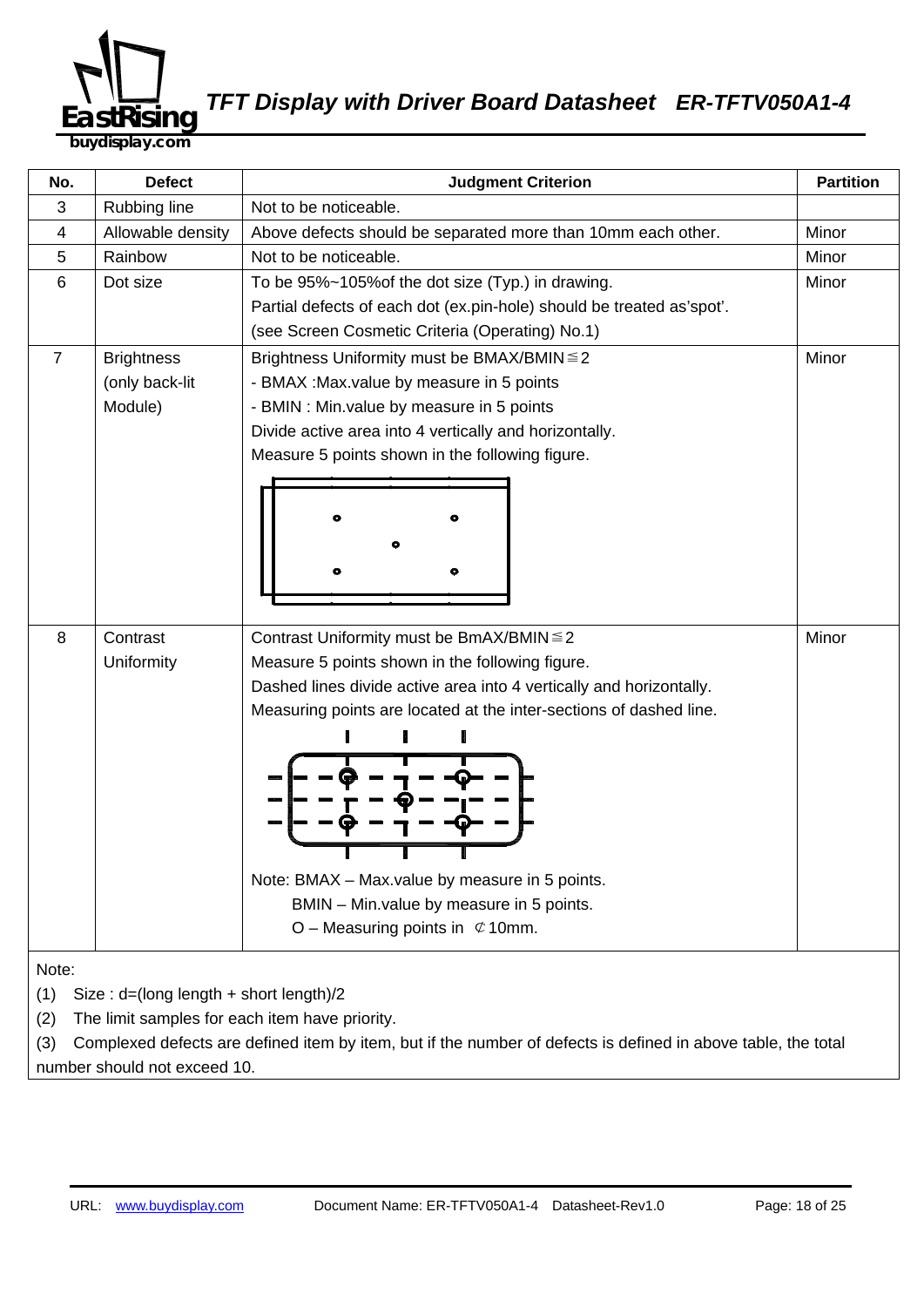

**buydisplay.com**

580B(4) In case of 'concentration', even the spots or the lines of 'disregarded' size should not be allowed. Following three situations

Should be treated as 'concentration'.

-7 or over defects in circle of  $\mathcal C$  5mm.

-10 or over defects in circle of  $\phi$  10mm

-20 or over defects in circle of  $\mathcal{C}$  20mm

## **6. PRECAUTIONS FOR USING**

6.1 Handling Precautions

- ◆ This device is susceptible to Electro-Static Discharge (ESD) damage. Observe Anti-Static precautions.
- ◆ EastRising display panel is made of glass. Do not subject it to a mechanical shock by dropping it or impact.
- $\triangleq$  If EastRising display panel is damaged and the liquid crystal substance leaks out, be sure not to get any in your mouth. If the substance contacts your skin or clothes, wash it off using soap and water.
- ◆ Do not apply excessive force to the EastRising display surface or the adjoining areas since this may cause the color tone to vary.
- ◆ The polarizer covering the EastRising display surface of the LCD module is soft and easily scratched. Handle this polarizer carefully.
- ◆ If EastRising display surface becomes contaminated, breathe on the surface and gently wipe it with a soft dry cloth. If it is heavily contaminated, moisten cloth with one of the following Isopropyl or alcohol.
- ◆ Solvents other than those above-mentioned may damage the polarizer. Especially, do not use the Water.
- ◆ Exercise care to minimize corrosion of the electrode. Corrosion of the electrodes is accelerated by water droplets, moisture condensation or a current flow in a high-humidity environment.
- ◆ Install the EastRising LCD Module by using the mounting holes. When mounting the LCD module make sure it is free of twisting, warping and distortion. In particular, do not forcibly pull or bend the cable or the backlight cable.
- ◆ Do not attempt to disassemble or process EastRising LCD module.
- ◆ NC terminal should be open. Do not connect anything.
- $\bullet$  If the logic circuit power is off, do not apply the input signals.
- ◆ To prevent destruction of the elements by static electricity, be careful to maintain an optimum work environment.

-Be sure to ground the body when handling EastRising LCD modules.

- -Tools required for assembling, such as soldering irons, must be properly grounded.
- -To reduce the amount of static electricity generated, do not conduct assembling and other work under dry conditions.
- -The LCD module is coated with a film to protect the display surface. Exercise care when peeling off this protective film since static electricity may be generated.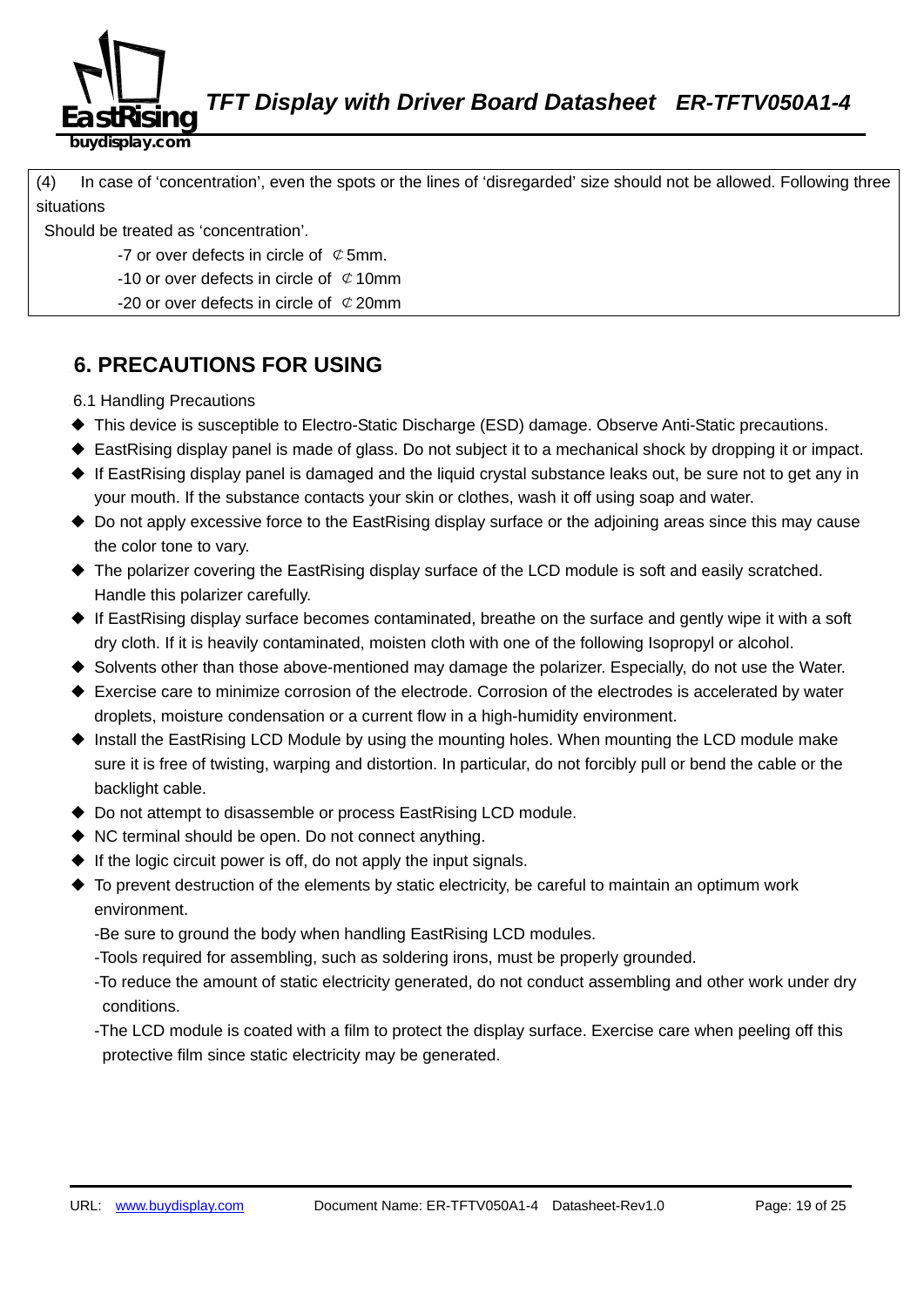

**buydisplay.com**

#### 6.2 Power Supply Precautions

◆ Identify and, at all times, observe absolute maximum ratings for both logic and LC drivers. Note that there is some variance between models.

- ◆ Prevent the application of reverse polarity to VDD and VSS, however briefly.
- ◆ Use a clean power source free from transients. Power-up conditions are occasionally jolting and may exceed the maximum ratings of EastRising modules.
- ◆ The VDD power of EastRising module should also supply the power to all devices that may access the display. Don't allow the data bus to be driven when the logic supply to the module is turned off.

#### 6.3 Operating Precautions

- ◆ DO NOT plug or unplug EastRising module when the system is powered up.
- ◆ Minimize the cable length between EastRising module and host MPU.
- ◆ For models with backlights, do not disable the backlight by interrupting the HV line. Unload inverters produce voltage extremes that may arc within a cable or at the display.
- ◆ Operate EastRising module within the limits of the modules temperature specifications.

#### 6.4 Mechanical/Environmental Precautions

- ◆ Improper soldering is the major cause of module difficulty. Use of flux cleaner is not recommended as they may seep under the electrometric connection and cause display failure.
- ◆ Mount EastRising module so that it is free from torque and mechanical stress.
- ◆ Surface of the LCD panel should not be touched or scratched. The display front surface is an easily scratched, plastic polarizer. Avoid contact and clean only when necessary with soft, absorbent cotton dampened with petroleum benzene.
- ◆ Always employ anti-static procedure while handling EastRising module.
- ◆ Prevent moisture build-up upon the module and observe the environmental constraints for storage tem
- ◆ Do not store in direct sunlight
- ◆ If leakage of the liquid crystal material should occur, avoid contact with this material, particularly ingestion. If the body or clothing becomes contaminated by the liquid crystal material, wash thoroughly with water and soap
- 6.5 Storage Precautions

When storing the LCD modules, avoid exposure to direct sunlight or to the light of fluorescent lamps. Keep EastRising modules in bags (avoid high temperature / high humidity and low temperatures below OC Whenever possible, EastRising LCD modules should be stored in the same conditions in which they were shipped from our company.

#### 6.6 Others

Liquid crystals solidify under low temperature (below the storage temperature range) leading to defective orientation or the generation of air bubbles (black or white). Air bubbles may also be generated if the module is subject to a low temperature.

If EastRising LCD modules have been operating for a long time showing the same display patterns, the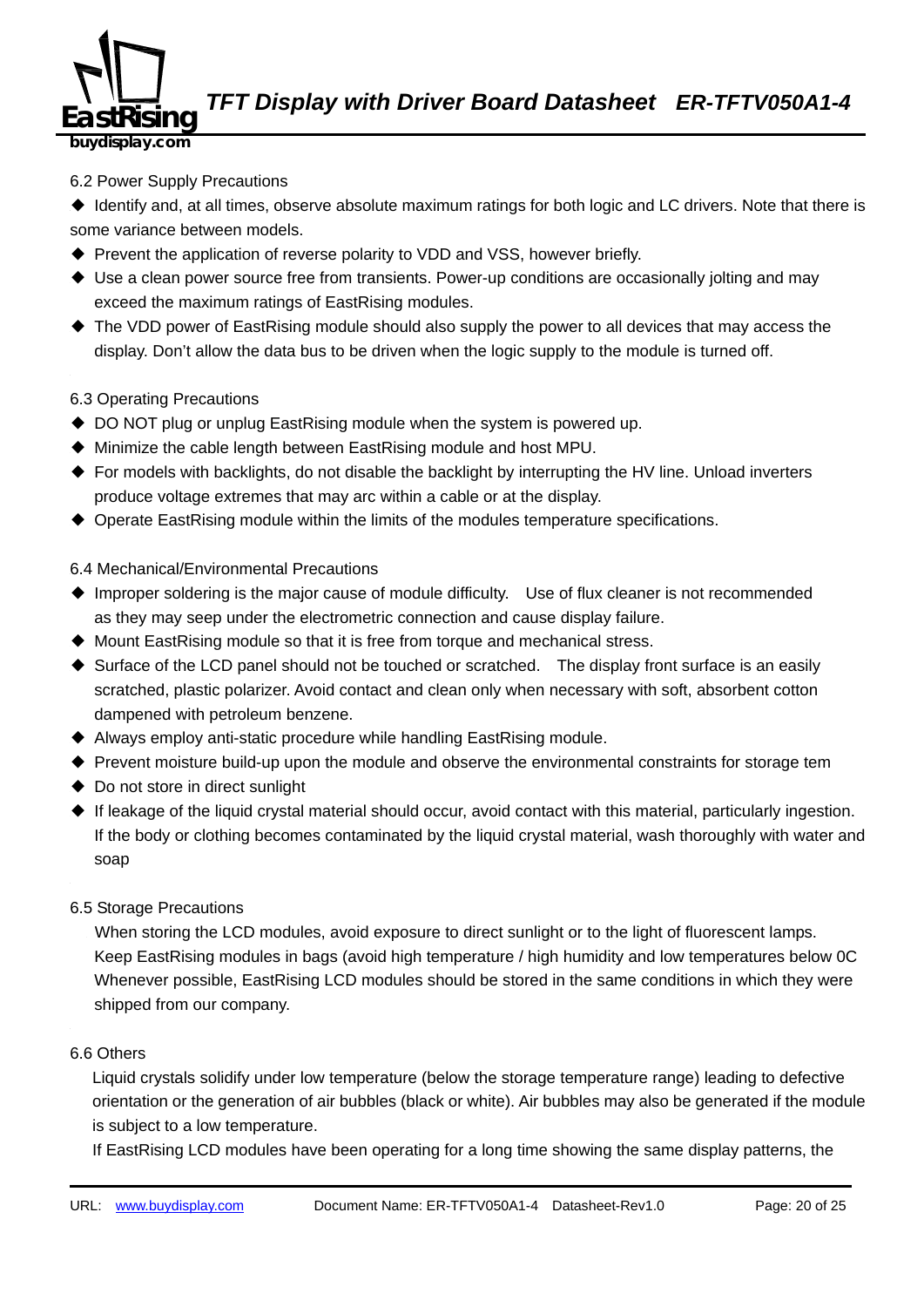

display patterns may remain on the screen as ghost images and a slight contrast irregularity may also appear. A normal operating status can be regained by suspending use for some time. It should be noted that this phenomenon does not adversely affect performance reliability.

To minimize the performance degradation of the LCD modules resulting from destruction caused by static electricity etc., exercise care to avoid holding the following sections when handling the modules.

-Exposed area of the printed circuit board.

-Terminal electrode sections.

## **7. USING LCD MODULES**

7.1 Liquid Crystal Display Modules

EastRising LCD is composed of glass and polarizer. Pay attention to the following items when handling.

- ◆ Please keep the temperature within specified range for use and storage. Polarization degradation, bubble generation or polarizer peel-off may occur with high temperature and high humidity.
- ◆ Do not touch, push or rub the exposed polarizers with anything harder than an HB pencil lead (glass, tweezers, etc.).
- ◆ N-hexane is recommended for cleaning the adhesives used to attach front/rear polarizers and reflectors made of organic substances which will be damaged by chemicals such as acetone, toluene, ethanol and isopropylalcohol.
- ◆ When EastRising display surface becomes dusty, wipe gently with absorbent cotton or other soft material like chamois soaked in petroleum benzin. Do not scrub hard to avoid damaging the display surface.
- ◆ Wipe off saliva or water drops immediately, contact with water over a long period of time may cause deformation or color fading.
- ◆ Avoid contacting oil and fats.
- ◆ Condensation on the surface and contact with terminals due to cold will damage, stain or dirty the polarizers. After products are tested at low temperature they must be warmed up in a container before coming is contacting with room temperature air.
- ◆ Do not put or attach anything on EastRising display area to avoid leaving marks on.
- $\triangle$  Do not touch the display with bare hands. This will stain the display area and degradate insulation between terminals (some cosmetics are determinated to the polarizers).
- ◆ As glass is fragile. It tends to become or chipped during handling especially on the edges. Please avoid dropping or jarring.

#### 7.2 Installing LCD Modules

- ◆ Cover the surface with a transparent protective plate to protect the polarizer and LC cell.
- ◆When assembling the LCM into other equipment, the spacer to the bit between the LCM and the fitting plate should have enough height to avoid causing stress to the module surface, refer to the individual specifications for measurements. The measurement tolerance should be $\pm$ 0.1mm.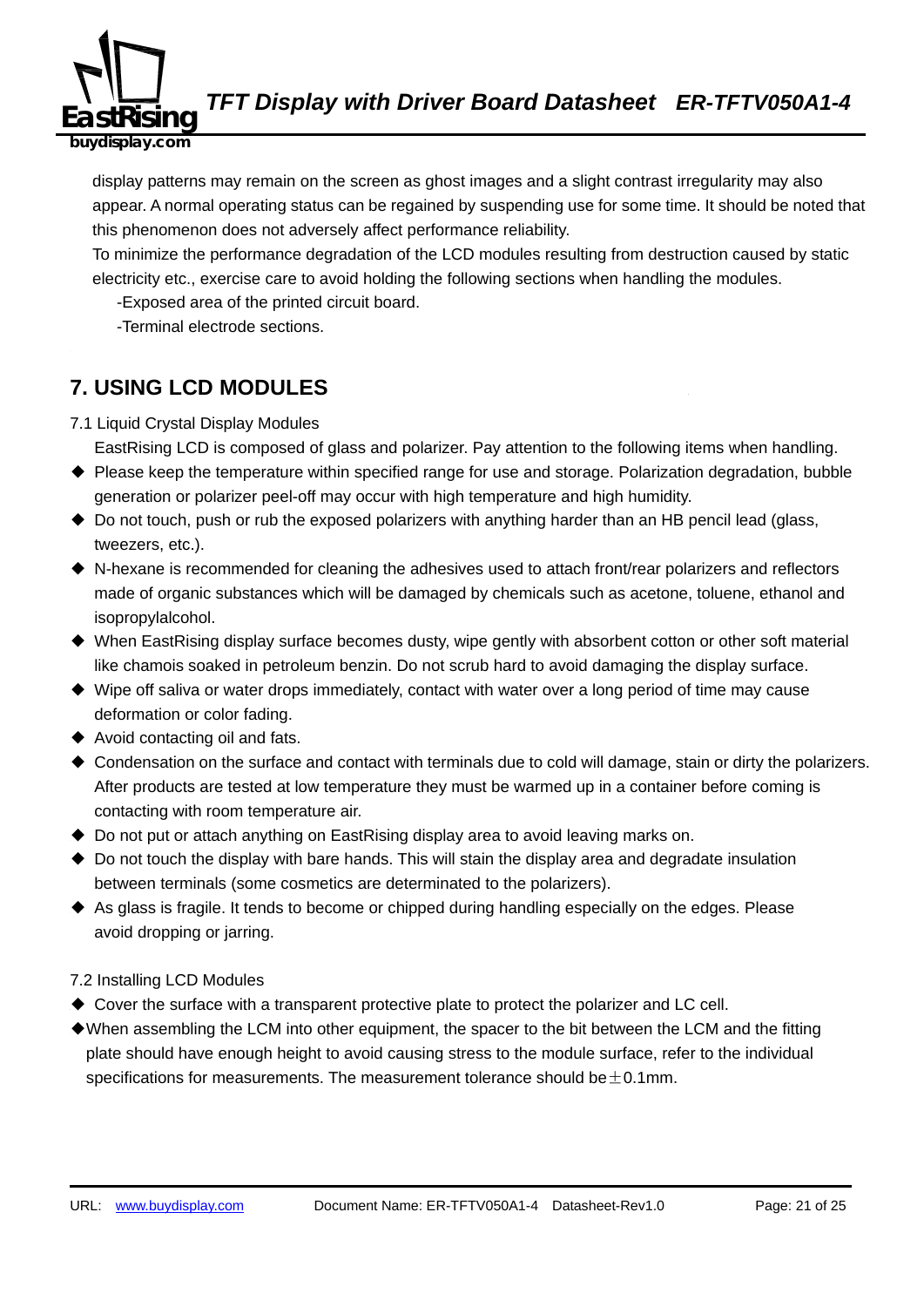

7.3 Precaution for Handling LCD Modules

Since EastRising LCM has been assembled and adjusted with a high degree of precision; avoid applying excessive shocks to the module or making any alterations or modifications to it.

- $\triangle$  Do not alter, modify or change the shape of the tab on the metal frame.
- ◆ Do not make extra holes on the printed circuit board, modify its shape or change the positions of components to be attached.
- ◆ Do not damage or modify the pattern writing on the printed circuit board.
- ◆ Absolutely do not modify the zebra rubber strip (conductive rubber) or heat seal connector.
- ◆ Except for soldering the interface, do not make any alterations or modifications with a soldering iron.
- ◆ Do not drop, bend or twist EastRising LCM.
- 7.4 Electro-Static Discharge Control

Since this module uses a CMOS LSI, the same careful attention should be paid to electrostatic discharge as for an ordinary CMOS IC.

- ◆ Make certain that you are grounded when handing LCM.
- ◆ Before remove LCM from its packing case or incorporating it into a set, be sure the module and your body have the same electric potential.
- ◆ When soldering the terminal of LCM, make certain the AC power source for the soldering iron does not leak.
- ◆ When using an electric screwdriver to attach LCM, the screwdriver should be of ground potentiality to minimize as much as possible any transmission of electromagnetic waves produced sparks coming from the commutator of the motor.
- ◆ As far as possible make the electric potential of your work clothes and that of the work bench the ground potential.
- ◆ To reduce the generation of static electricity be careful that the air in the work is not too dried. A relative humidity of 50%-60% is recommended.

7.5 Precaution for Soldering to EastRising LCM

◆ Observe the following when soldering lead wire, connector cable and etc. to the LCM. -Soldering iron temperature : 280℃ $±$ 10℃

-Soldering time: 3-4 sec.

-Solder: eutectic solder.

If soldering flux is used, be sure to remove any remaining flux after finishing to soldering operation. (This does not apply in the case of a non-halogen type of flux.) It is recommended that you protect the LCD surface with a cover during soldering to prevent any damage due to flux spatters.

- ◆ When soldering the electroluminescent panel and PC board, the panel and board should not be detached more than three times. This maximum number is determined by the temperature and time conditions mentioned above, though there may be some variance depending on the temperature of the soldering iron.
- ◆ When remove the electroluminescent panel from the PC board, be sure the solder has completely melted, the soldered pad on the PC board could be damaged.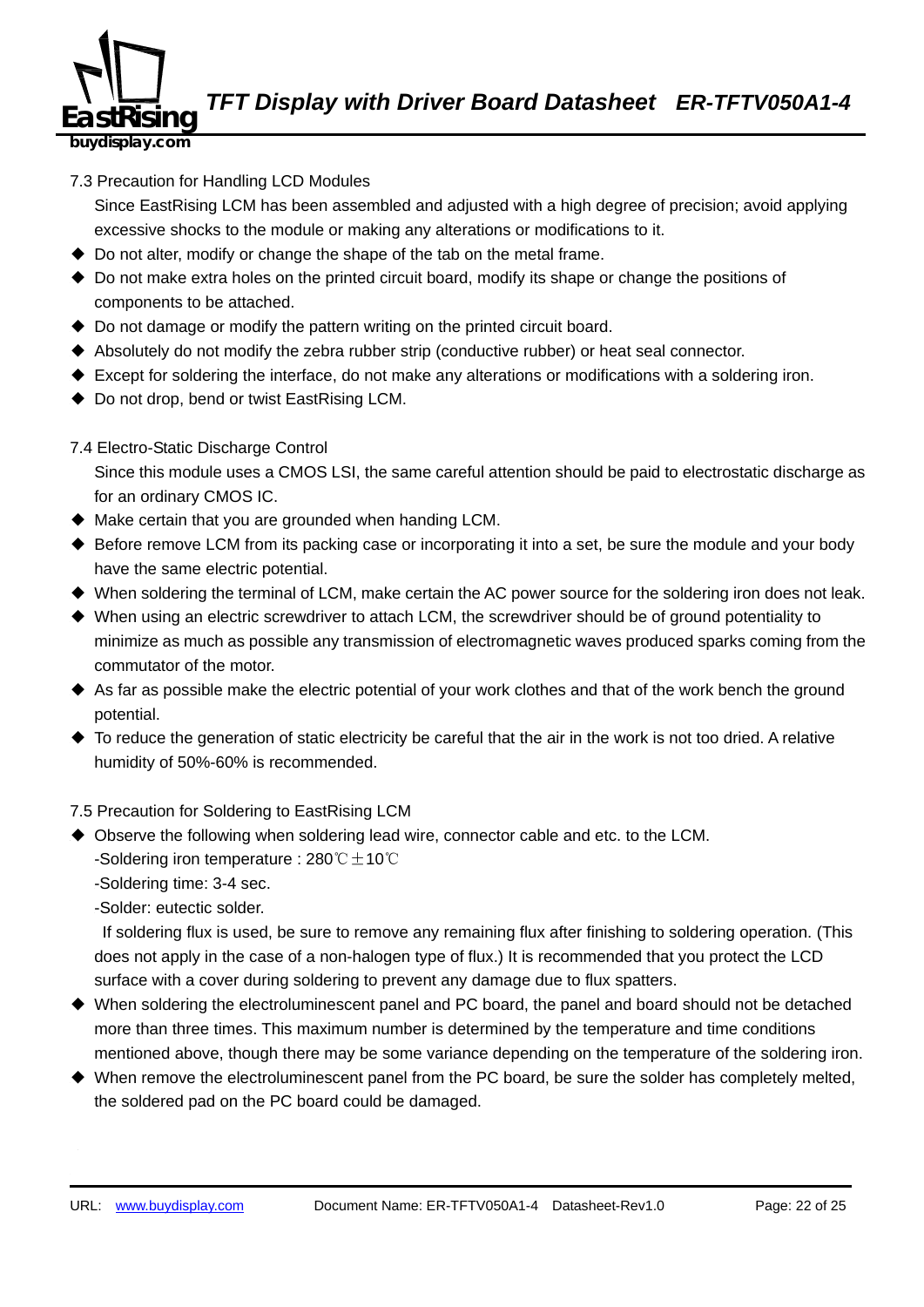

**buydisplay.com**

#### 7.6 Precaution for Operation

- ◆ Viewing angle varies with the change of liquid crystal driving voltage (VO). Adjust VO to show the best contrast.
- ◆ Driving the EastRising LCD in the voltage above the limit shortens its life.
- ◆ Response time is greatly delayed at temperature below the operating temperature range. However, this does not mean the LCD will be out of the order. It will recover when it returns to the specified temperature range.
- ◆ If EastRising display area is pushed hard during operation, the display will become abnormal. However, it will return to normal if it is turned off and then back on.
- ◆ Condensation on terminals can cause an electrochemical reaction disrupting the terminal circuit. Therefore, it must be used under the relative condition of 40℃, 50% RH.
- ◆ When turning the power on, input each signal after the positive/negative voltage becomes stable.

#### 7.7 Limited Warranty

Unless agreed between EastRising and customer, EastRising will replace or repair any of its LCD modules which are found to be functionally defective when inspected in accordance with EastRising LCD acceptance standards (copies available upon request) for a period of one year from date of shipments. Cosmetic/visual defects must be returned to EastRising within 90 days of shipment. Confirmation of such date shall be based on freight documents. The warranty liability of EastRising limited to repair and/or replacement on the terms set forth above. EastRising will not be responsible for any subsequent or consequential events.

#### 7.8 Return Policy

70B432.

No warranty can be granted if the precautions stated above have been disregarded. The typical examples of violations are:

-Broken LCD glass.

-PCB eyelet damaged or modified.

-PCB conductors damaged.

-Circuit modified in any way, including addition of components.

-PCB tampered with by grinding, engraving or painting varnish.

-Soldering to or modifying the bezel in any manner.

Module repairs will be invoiced to the customer upon mutual agreement. Modules must be returned with sufficient description of the failures or defects. Any connectors or cable installed by the customer must be removed completely without damaging the PCB eyelet's, conductors and terminals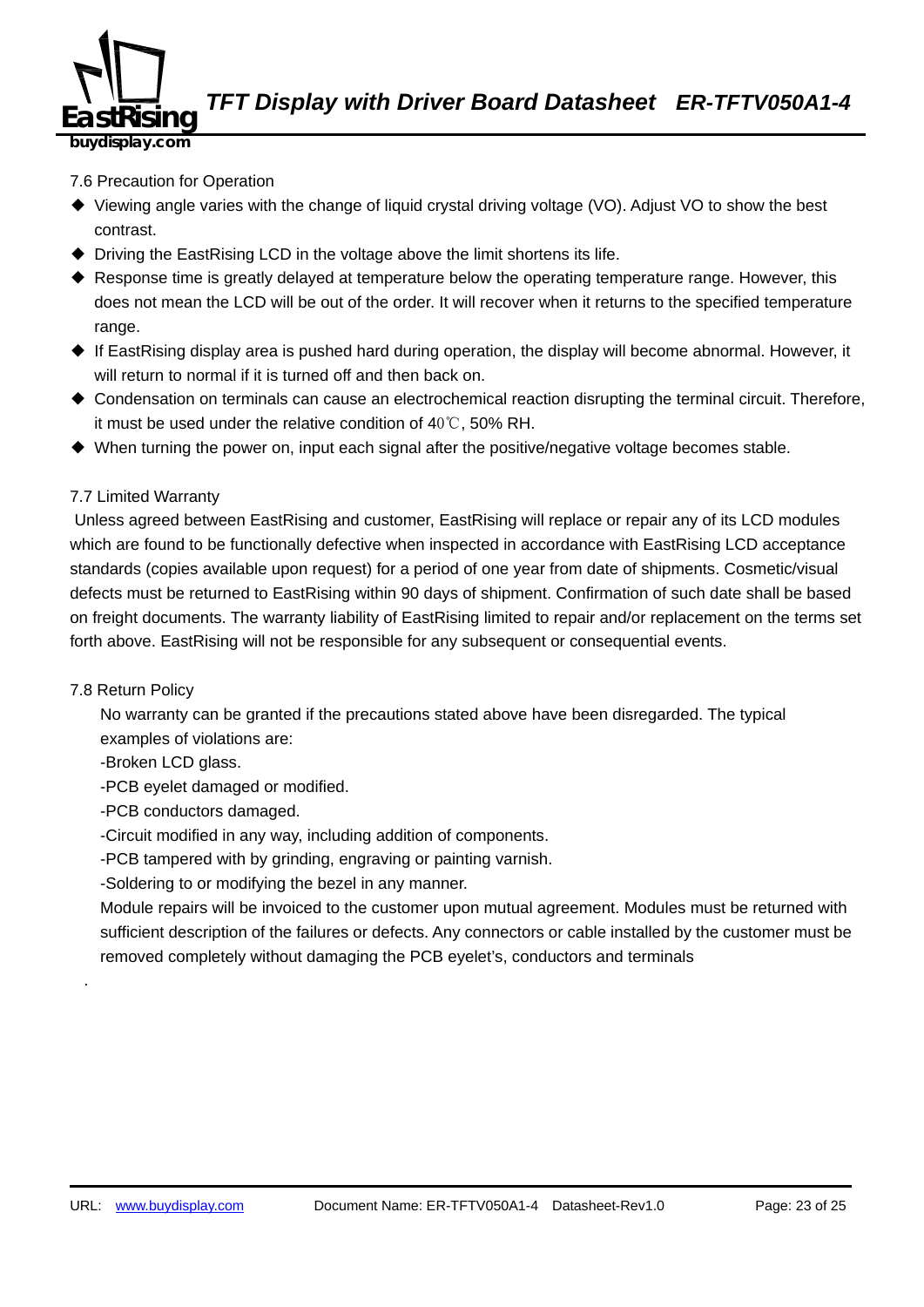

### **8. Image Sticking**

#### 8.1 What is Image Sticking?

If you remain a fixed image on TFT LCD Display for a long period of time, you may experience a phenomenon called Image Sticking. Image Sticking - sometimes also called "image retention" or "ghosting"- is a phenomenon where a faint outline of a previously displayed image remains visible on the screen when the image is changed. It can occur at variable levels of intensity depending on the specific image makeup, as well as the amount of time the core image elements are allowed to remain unchanged on the screen. In POS applications, for example, a button menu which remains fixed, or in which the "frame" elements (core image) remain fixed and the buttons may change, may be susceptible to image sticking. It is important to note that if the screen is used exclusively for this application, the user may never notice this phenomenon since the screen never displays other content. `It is only when an image other than the "retained" image is shown on the screen that this issue becomes evident. Image sticking is different that the "burn-in" effect commonly associated with phosphor based devices.

#### 8.2 What causes Image Sticking?

Image sticking is an intrinsic behavior of TFT LCD displays due to the susceptibility to polarization of the interior materials (liquid crystals) when used under static, charged conditions (continuously displaying the same image). The individual liquid crystals in an LCD panel have unique electrical properties. Displaying a fixed pattern - such as the POS menu described above – over prolonged periods can cause a parasitic charge build-up (polarization) within the liquid crystals which affects the crystals' optical properties and ultimately prevents the liquid crystal from returning to its normal, relaxed state when the pattern is finally changed. This effect takes place at a cellular level within the LCD, and the effect can cause charged crystal alignment at the bottom or top of a crystal cell in the "z" axis, or even crystal migration to the edges of a cell, again based on their polarity. These conditions can cause image sticking over an entire area, or at boundaries of distinct color change respectively. In either case, when the liquid crystals in the pixels and sub-pixels utilized to display the static image are polarized such that they can not return fully to their "relaxed" state upon deactivation, the result is a faint, visible, retained image on the panel upon presentation of a new, different image. The actual rate of image retention depends on variation factors such as the specific image, how long it is displayed unchanged, the temperature within the panel and even the specific panel brand due to manufacturing differences amongst panel manufacturers.